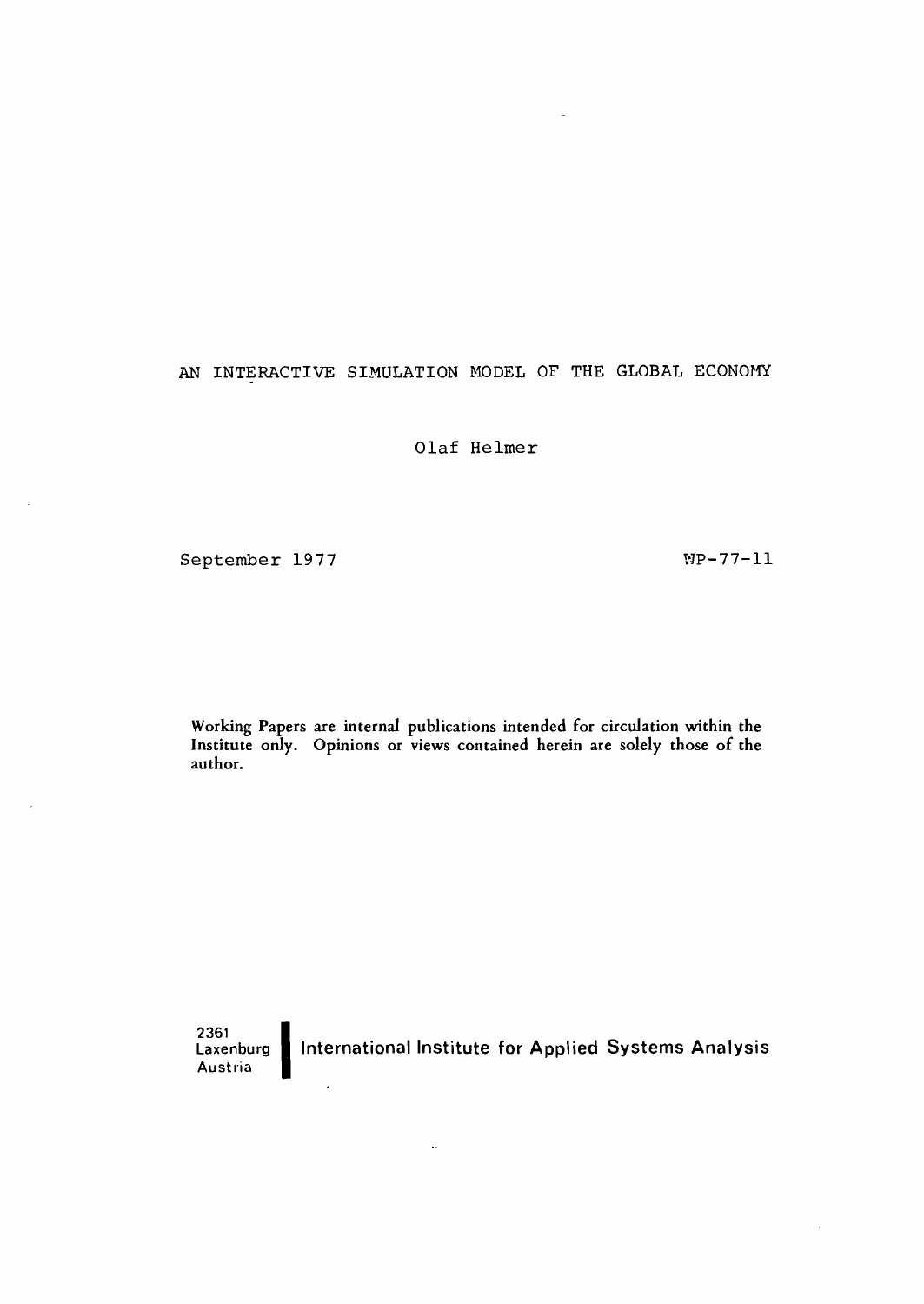# Abstract

Interactive simulation, also known as operational gaming, is <sup>a</sup> preanalytical tool intended to provide <sup>a</sup> better intuitive understanding of <sup>a</sup> given problem situation and to lead through successive approximation to the construction of <sup>a</sup> realistic analytical model.

There are two essential features that distinguish interactive simulation from ordinary simulation modeling: Interactive simulation includes the relevant decisionmakers among the elements being simulated (by knowledgeable individuals acting as players); and it is dynamic in nature, in that it utilizes the expertise of these players to improve the structure and numerical parameters of the game between plays.

This paper presents <sup>a</sup> description of <sup>a</sup> relatively sophisticated six-person game, called GEM, which attempts to simulate the economic planning and interaction of six world regions.

- iii -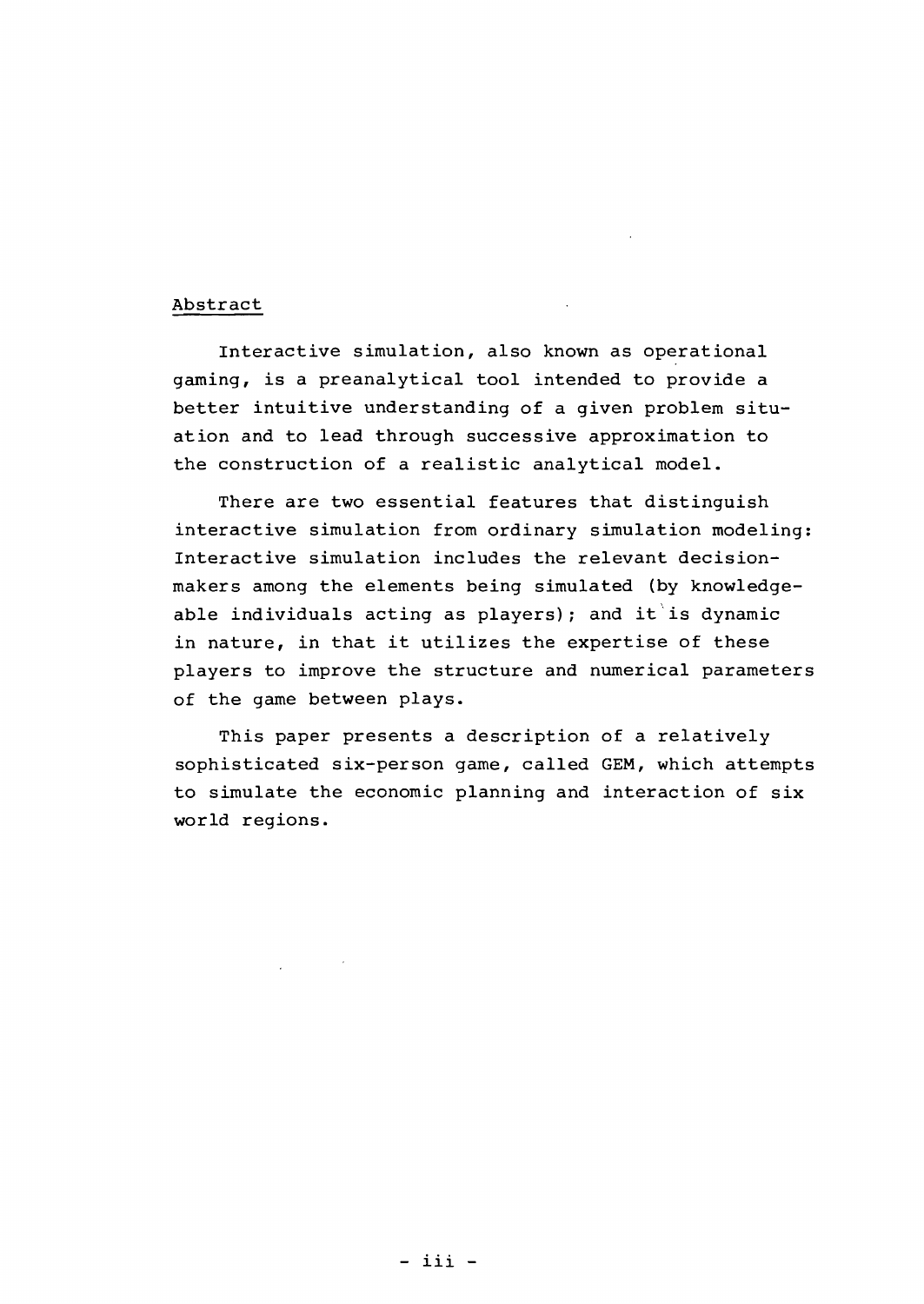AN INTERACTIVE SIMULATION MODEL OF THE GLOBAL ECONOMY

#### Introduction

The model to be described here, which is named 'GEM' (for "Global Economic Model"), is a six-person interactive simulation model (or game), intended to generate intuitive insights into the economic interactions among six world regions over the next fifty years.

Each player is responsible for manipulating the economy of one of these regions. To do so, he has to make resource allocation decisions (between sector inputs, capital investment, investment in R+D, and supplies to consumers and to government); in addition, he may trade commodities with the other five participants and conclude long-term agreements with them concerning trades, loans, investments, and technology transfer.

The six regions, designated by the letters '5' ,'E','C','O', 'N', 'D', which are intended to resemble very roughly six realworld regions obtained by aggregation from the ten regions of the Mesarovic/Pestel model\*, may be abstractly characterized as follows:

- 5: <sup>A</sup> highly developed, centrally planned economy, with substantial energy resources
- E: A highly developed market economy, with greatly limited energy resources
- C: <sup>A</sup> developing, centrally planned economy, with substantial energy resources
- 0: A small developing market economy, with very substantial energy resources
- N: A highly developed market economy, with substantial but inadequate energy resources
- D: A developing economy, with undeveloped energy resources and a rapidly growing population

- 1 -

<sup>\*</sup> M. Mesarovic and E. Pestel, "Mankind at the Turning Point", Second Report to the Club of Rome, Dutton, 1974.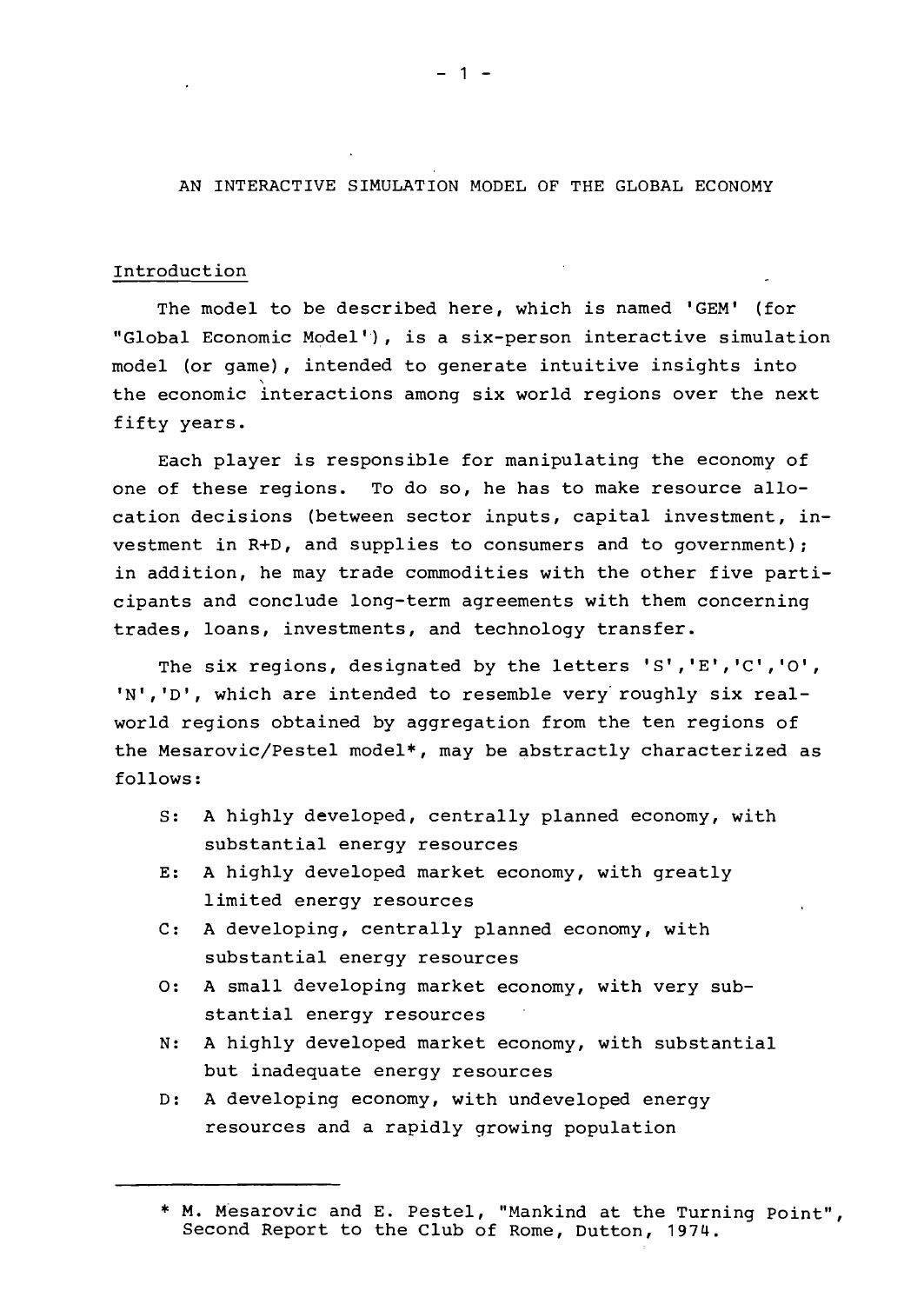The economic structure of each of these regions is highly aggregated and is represented in terms of eight economic sectors.

The GEM game is played over <sup>a</sup> simulated 50-year period, starting with the present. The 50 years are broken up into ten 5-year scenes, where each scene represents one move cycle in the game.

# Purpose

The purpose of such simulation gaming generally is not so much to solve problems directly but to lead to <sup>a</sup> better intuitive understanding of the problem structure and thereby to help the analyst in the development of models that gradually become more and more appropriate for dealing with the real-world problem situation. Thus a simulation qame is preanalytic in nature; it is not intended in itself to be either predictive or decisional. An essential part of the routine of playing <sup>a</sup> simulation game is <sup>a</sup> constructive debriefing or review session in which the participants are asked to engage (a) in <sup>a</sup> self-critique ("what would <sup>I</sup> do differently if <sup>I</sup> were to play the game again?") and (b) in <sup>a</sup> critique of the game ("what numerical inputs, or what structural components, of the game should be altered in order to achieve greater realism?") .

As <sup>a</sup> result of such inquiries, the game is almost invariably changed in some respects between plays. The gaming activity, therefore, should not be viewed as <sup>a</sup> series of trial runs of <sup>a</sup> particular simulation model but as <sup>a</sup> dynamic process in which <sup>a</sup> more and more realistic conception of the world gradually evolves. <sup>A</sup> simulation game must have the built-in capability of such potential self-correction.

The particular purpose of GEM is to help acquaint IIASA's staff with the potentialities of simulation gaming as <sup>a</sup> preanalytical research tool. Thus GEM's primary function is that of <sup>a</sup> demonstration game. It is for this reason that emphasis has not been placed on obtaining the most precise and up-to-date statistics to serve as input data for the six regions considered in GEM but rather on including in the game model as many important factors descriptive of global economic interactions as are com-

 $- 2 -$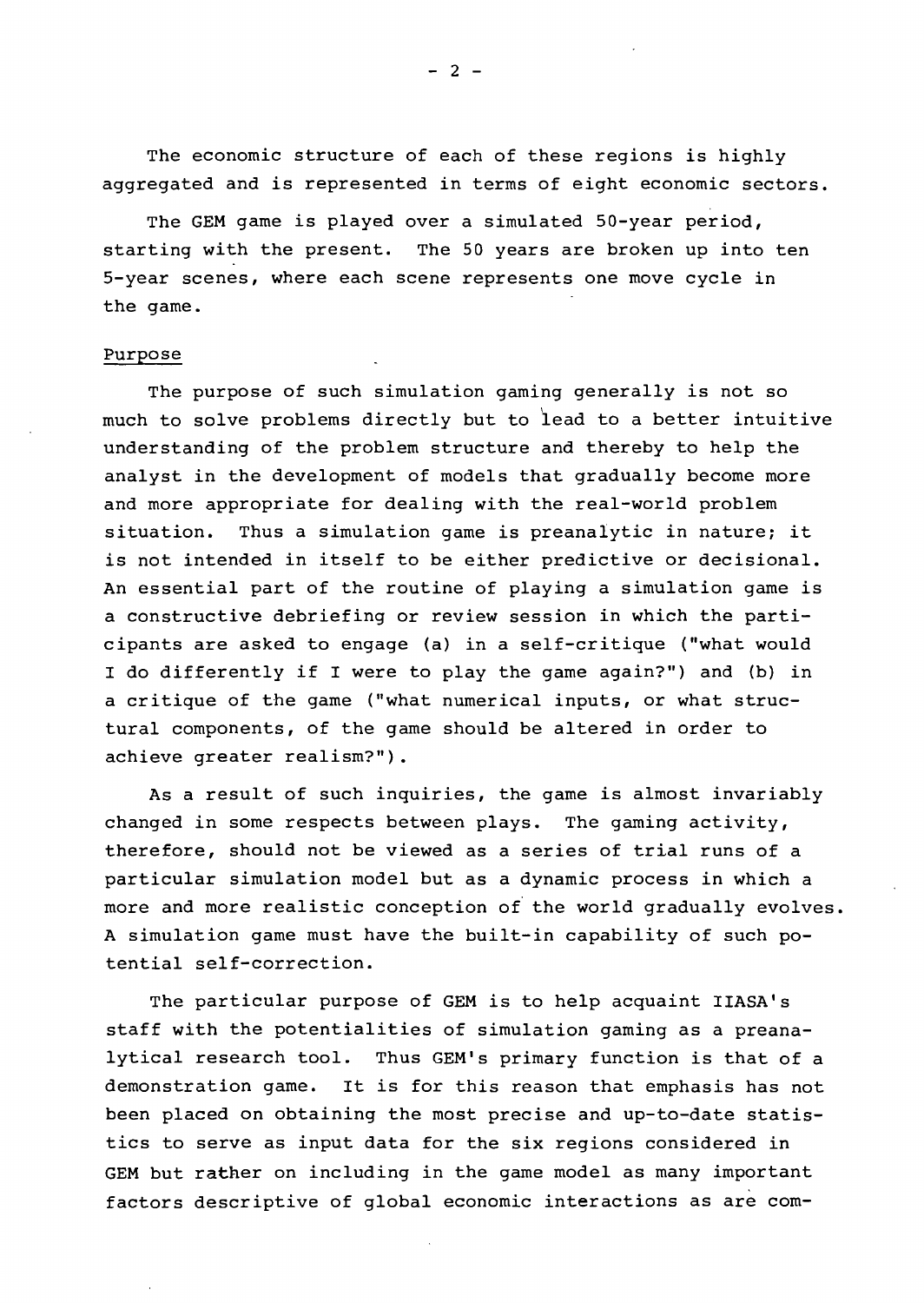patible with the requirement of keeping the game simple enough to be easily playable. The absence of precision in the initial choice of numerical inputs--this defect, if it is felt as such- can easily be remedied later by substituting more precise data when these become available. With regard to selecting factors for inclusion in the model, special attention was paid to IIASA's particular areas of interest, such as the world food and energy situations.

#### Move sequence

The GEM game is played in ten move cycles, called 'scenes', each simulating <sup>5</sup> years of real time. The record of <sup>a</sup> particular play of GEM is <sup>a</sup> scenario, consisting in <sup>a</sup> scene-by-scene description of decisions made by the players as well as of event occurrences (such as technological breakthroughs or discoveries of new basic-resource reserves) and of notable changes in trend values (such as capital investment or labor unrest).

The move structure of each scene is shown in Figure 1 on p.4.

Before explaining in greater detail the elements contained in Figure <sup>1</sup> and particularly the players' move options, it is necessary to describe the basic structure of the underlying economic model. However, there is one important feature of the game which deserves to be pointed out first. As is evident from the indications given in Figure 1, the model contains certain stochastic elements. Some of these reflect influences entirely exogenous to the model, such as those controlling the weather and the growth of population. Others, such as technological breakthroughs or the amount of labor unrest, are endogenous in the sense that, while they are the result of random (i.e., Monte-Carlo) decisions, their probabilities of occurrence can be affected by player actions. The effect of the presence of these stochastic features is that the players have to plan in the face of some uncertainty as to the results of their decisions. In this respect the model differs markedly and, it is hoped, in the direction of realism from standard econometric models in which economic output is determined solely by input allocations.

 $- 3 -$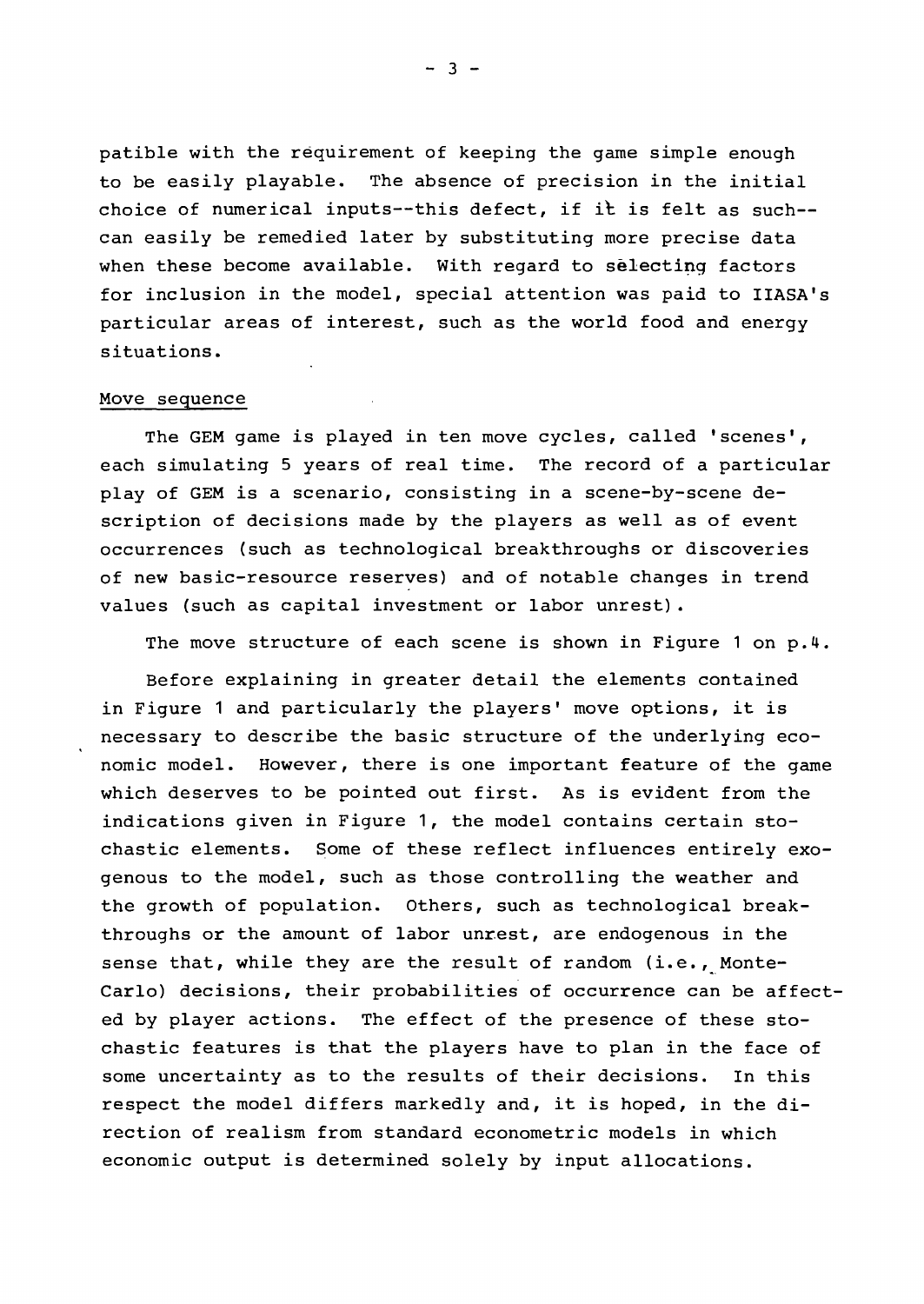

Figure 1: Move Structure of each Scene

#### Code:

| player moves                     |
|----------------------------------|
| information given to the players |
| random effects                   |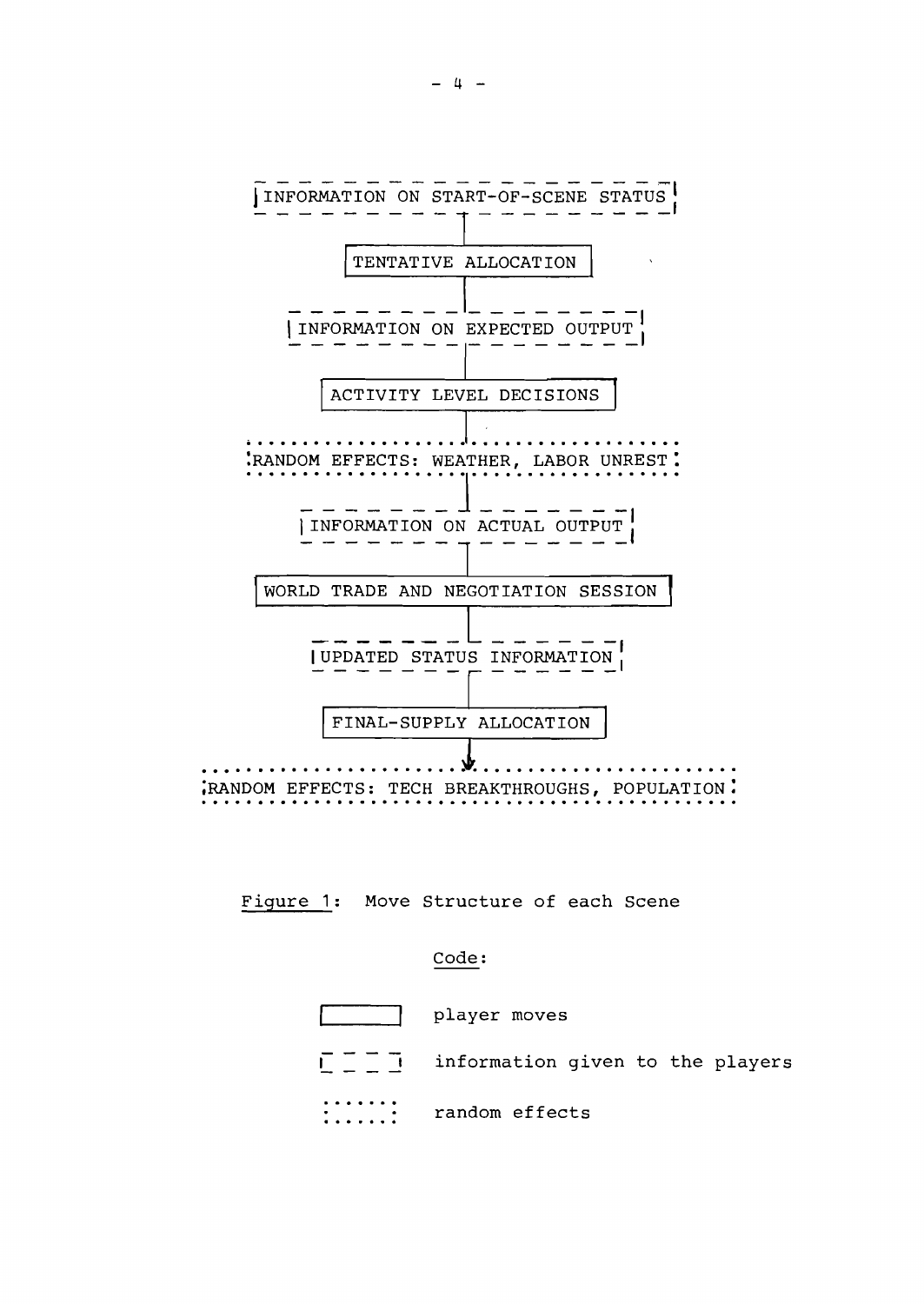#### The economic sectors

The eight economic sectors, in terms of which the economy of each of GEM's six regions is described, are as follows:

- 1: Mining (other than fuel)
- 2: Intermediate products
- 3: Durable goods
- 4: Consumption goods (other than food)
- 5: Food
- 6: Fuels
- 7: Electric energy
- 8: Services

The singling out of food as a separate sector and the decision to have energy represented by two sectors (6 and 7) reflect the special importance attached to long-range planning in these areas at IIASA and elsewhere.

To express input/output transactions among the sectors of the economy, it is convenient--and in view of the high degree of aggregation virtually mandatory--to use monetary units in order to be able to add together otherwise incommensurable quantities. Of course, the production process requires certain physical quantities as inputs to obtain <sup>a</sup> specific physical output, and the monetary value of these inputs and outputs may change as prices fluctuate. <sup>A</sup> simple way to deal with this situation is to choose <sup>a</sup> monetary unit and then to define one physical unit of the output of Sector <sup>i</sup> as that quantity of the i-th commodity whose price, at the outset of the game, is one monetary unit.

As the monetary unit we choose  $$1B$  (= one billion dollars).

The operation of the economy is described in terms of an input/output matrix which, for the purposes of GEM plays, can best be presented in the format shown in Figure 2 (p.6). The portion of that display to the left of the double line is the standard format for an input/output matrix. It can be filled in either with technical coefficients, which indicate what physical quantity produced by the sector on the left has to flow into the sector listed above in order to produce one physical unit of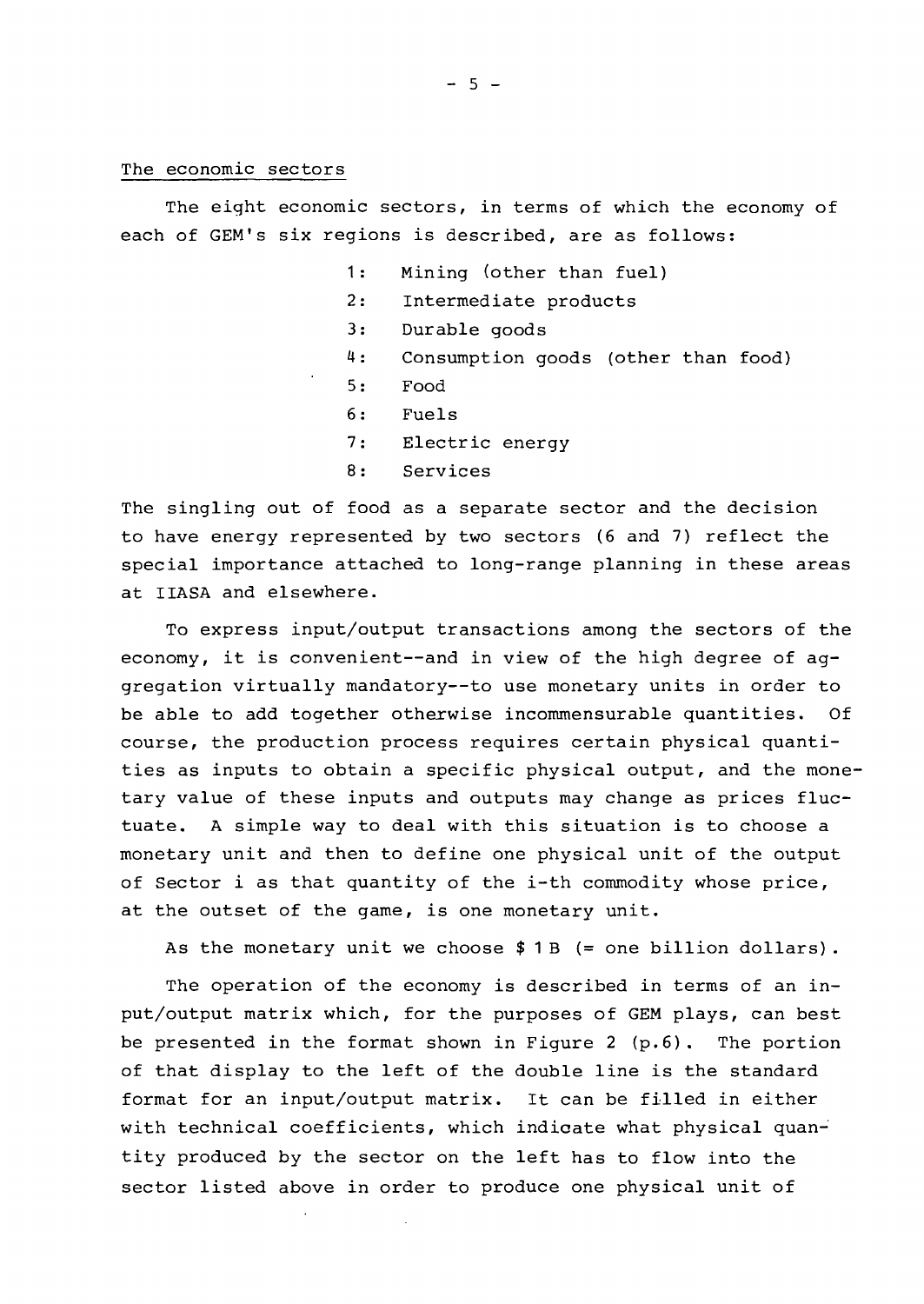|                    |                   |              |                   | into Sector             |     |   |                |          | Total<br>reg'd<br>in- | endaria<br>P. Eed.<br>P. Eed.<br>product<br>let<br> ¤ | old<br>inven- | Net<br>im- | Avail-<br>Rable<br>for<br>final | $Gov -$<br>$Con-$      |             | New New Your Road |
|--------------------|-------------------|--------------|-------------------|-------------------------|-----|---|----------------|----------|-----------------------|-------------------------------------------------------|---------------|------------|---------------------------------|------------------------|-------------|-------------------|
|                    |                   | $\mathbf{r}$ | $\mathbf{\Omega}$ | $\Rightarrow$<br>$\sim$ | LO. | G | $\overline{ }$ | $\infty$ | puts                  |                                                       | tory          | ports      | Supply                          | supt ern-<br>tion ment | Hard<br>Cap |                   |
|                    |                   |              |                   |                         |     |   |                |          |                       |                                                       |               |            |                                 |                        |             |                   |
|                    | $\mathbf{\Omega}$ |              |                   |                         |     |   |                |          |                       |                                                       |               |            |                                 |                        |             |                   |
|                    | S                 |              |                   |                         |     |   |                |          |                       |                                                       |               |            |                                 |                        |             |                   |
| Input<br>from      | ⇉                 |              |                   |                         |     |   |                |          |                       |                                                       |               |            |                                 |                        |             |                   |
| Sector             | m                 |              |                   |                         |     |   |                |          |                       |                                                       |               |            |                                 |                        |             |                   |
|                    | 9                 |              |                   |                         |     |   |                |          |                       |                                                       |               |            |                                 |                        |             |                   |
|                    | 7                 |              |                   |                         |     |   |                |          |                       |                                                       |               |            |                                 |                        |             |                   |
|                    | $\infty$          |              |                   |                         |     |   |                |          |                       |                                                       |               |            |                                 |                        |             | 6                 |
| Cost of<br>inputs  |                   |              |                   |                         |     |   |                |          |                       |                                                       |               |            |                                 |                        |             |                   |
| added<br>Value     |                   |              |                   |                         |     |   |                |          |                       |                                                       |               |            |                                 |                        |             |                   |
| Value of<br>output |                   |              |                   |                         |     |   |                |          |                       |                                                       |               |            |                                 |                        |             |                   |

 $\overline{\phantom{a}}$ 

 $\ddot{\phantom{1}}$ 

Figure 2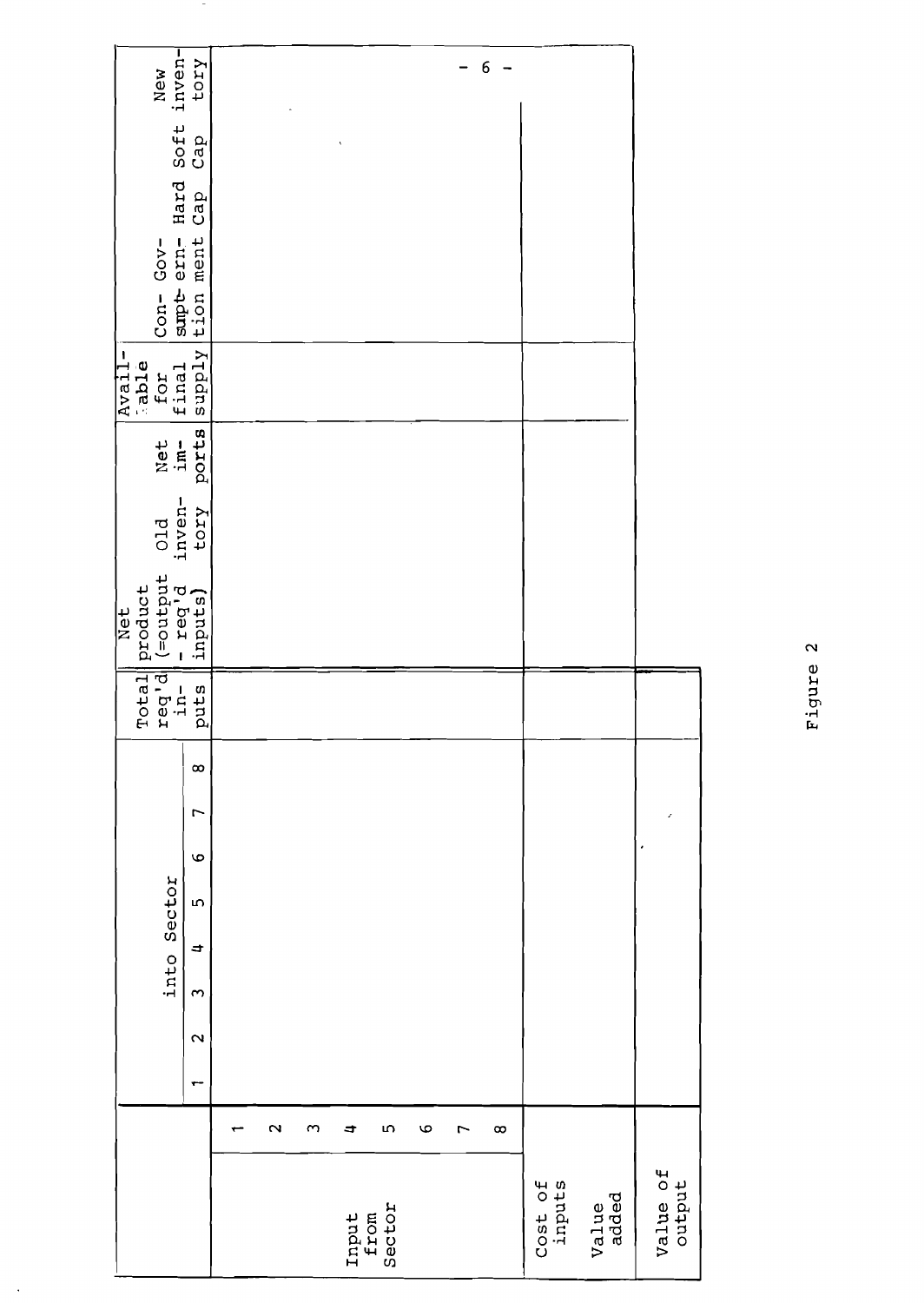output in that sector: or with actual flow coefficients, expressed in monetary units (which--it should be remembered--are initially equal to physical units), in which case the matrix provides an accounting of actual inputs and outputs and of the resultant surplus available for final supplies.

To change from technical coefficients to monetary flow coefficients it is necessary to multiply the column vector of technical coefficients corresponding to the i-th sector with the activity level of that sector and then to form the inner product with the vector of current prices.

In applications to the real world, an input/output matrix can be interpreted as representing either the rates of flow at <sup>a</sup> given time or the average flows over a given period (such as a year) . In the context of GEM, we shall for game-playing purposes maintain the fiction that the economy of <sup>a</sup> region operates in two successive stages: In stage I, the activity levels of the industrial sectors are chosen by the player directing that region, the required inputs for these activity levels are calculated, and the net product (i.e., the total output minus the required intermediate inputs) is determined. This together with existing inventories and net additions derived from imports constitutes the resources available to satisfy final demand. Given this information, the player, in Stage II, decides how to allocate these supplies between consumers, government, capital investment (both 'hard' and 'soft' [see below]), and inventories.

It should be noted that the options available to <sup>a</sup> player in both Stages I and II are subject to certain obvious constraints. The activity levels chosen in Stage <sup>I</sup> are constrained by (a) the capacities of the sectors, (b) the total amount of effective labor available, and (c) the requirement that net production plus inventories must be nonnegative. In addition, in the special cases of Sectors 1 and 6, there are limits on known resource deposits, and production may not exceed the extraction of such known deposits. The allocation made in Stage II is subject to the constraints that final supplies must be nonnegative and must add up to the total available for this purpose.

 $-7 -$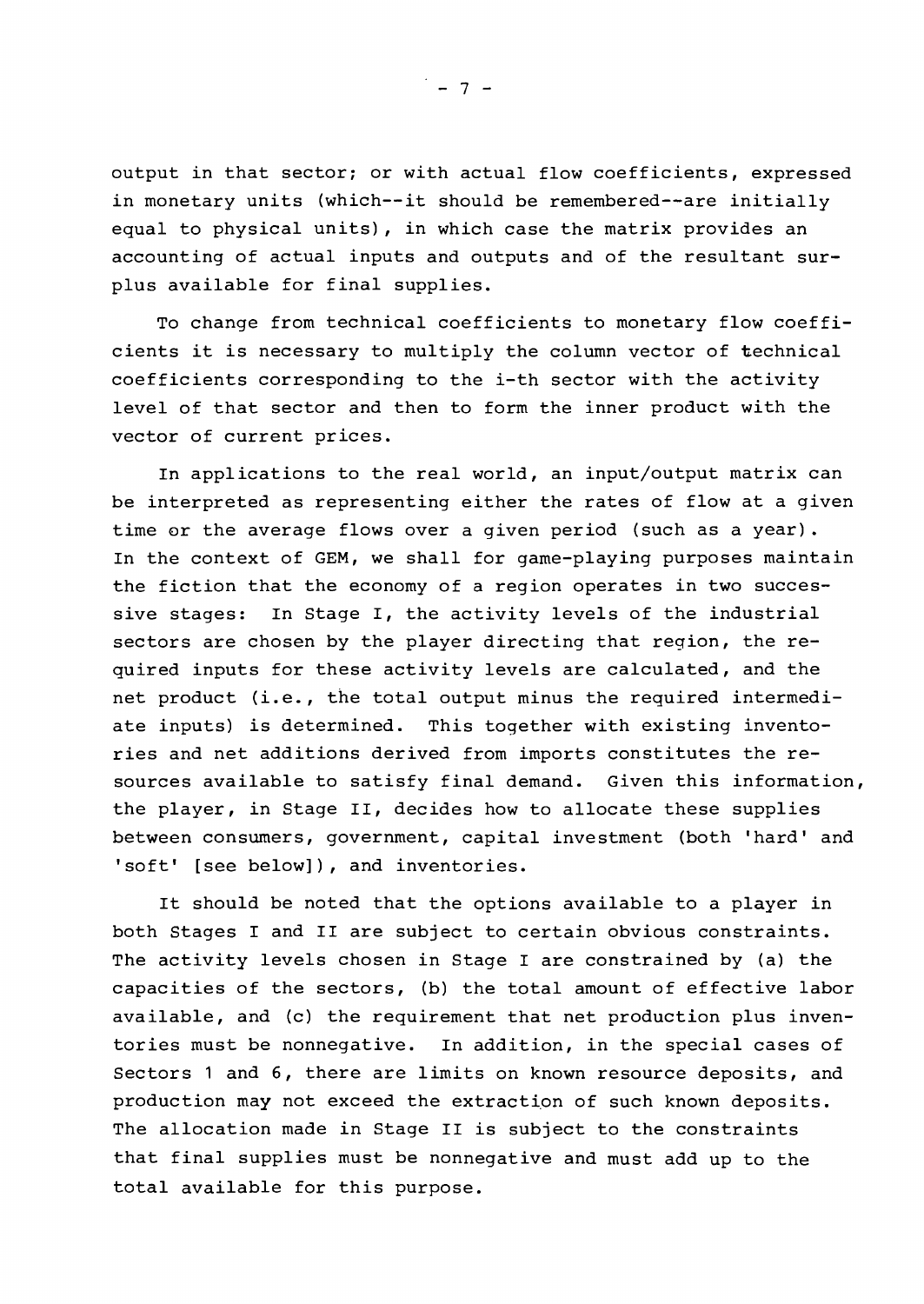When playing GEM, the options available to a player, as well as any constraints on his allocations, will be clearly displayed to him. The constraints will include the absolute ones just enumerated as well as "advisory constraints". The latter will inform him about (a) the amount of hard-capital investment required to offset capital depreciation, (b) the level of supplies to consumer households (food and other commodities) necessary to prevent deaths from starvation and civil unrest, and (c) the level of supplies to government necessary to prevent deterioration of government services (see below).

While in standard econometric models the output of the economic sectors is completely determined once their activity levels have been set (provided, of course, the proper feasibility constraints have been met), this is not so in GEM, since there are two built-in random elements affecting the output: One is the uncertainty of the amount of labor unrest, which affects the size of the effective labor force (see the following section) and thereby indirectly the output of each sector; the other is the regional harvest conditions (weather, crop and cattle diseases, pests, etc.), which are simulated as follows: for each region and each scene, a random deviate  $\delta$  is drawn from a normal distribution with quartiles at ±.OS, and the nominal food output for that region and scene is then multiplied by  $1 + \delta$ .

#### Population and labor

population, and labor in particular, are measured in units of one million persons.

For each region, <sup>a</sup> fixed population growth rate has been assumed:

| Region                                             | $\mathbf{F}$ |              |  |  |
|----------------------------------------------------|--------------|--------------|--|--|
| Population growth rate  <br>per scene (in percent) |              | $2.5$ 7.5 10 |  |  |

The population, *P,* if provided adequately with food, will thus grow exponentially, except that the increment,  $\Delta P$ , from Scene j to Scene j+1 will be replaced by  $\Delta P + \delta$ , where  $\delta$  is a random deviate drawn from a normal distribution with quartiles at  $\pm \frac{1}{\mu} \Delta P$ .

 $- 8 -$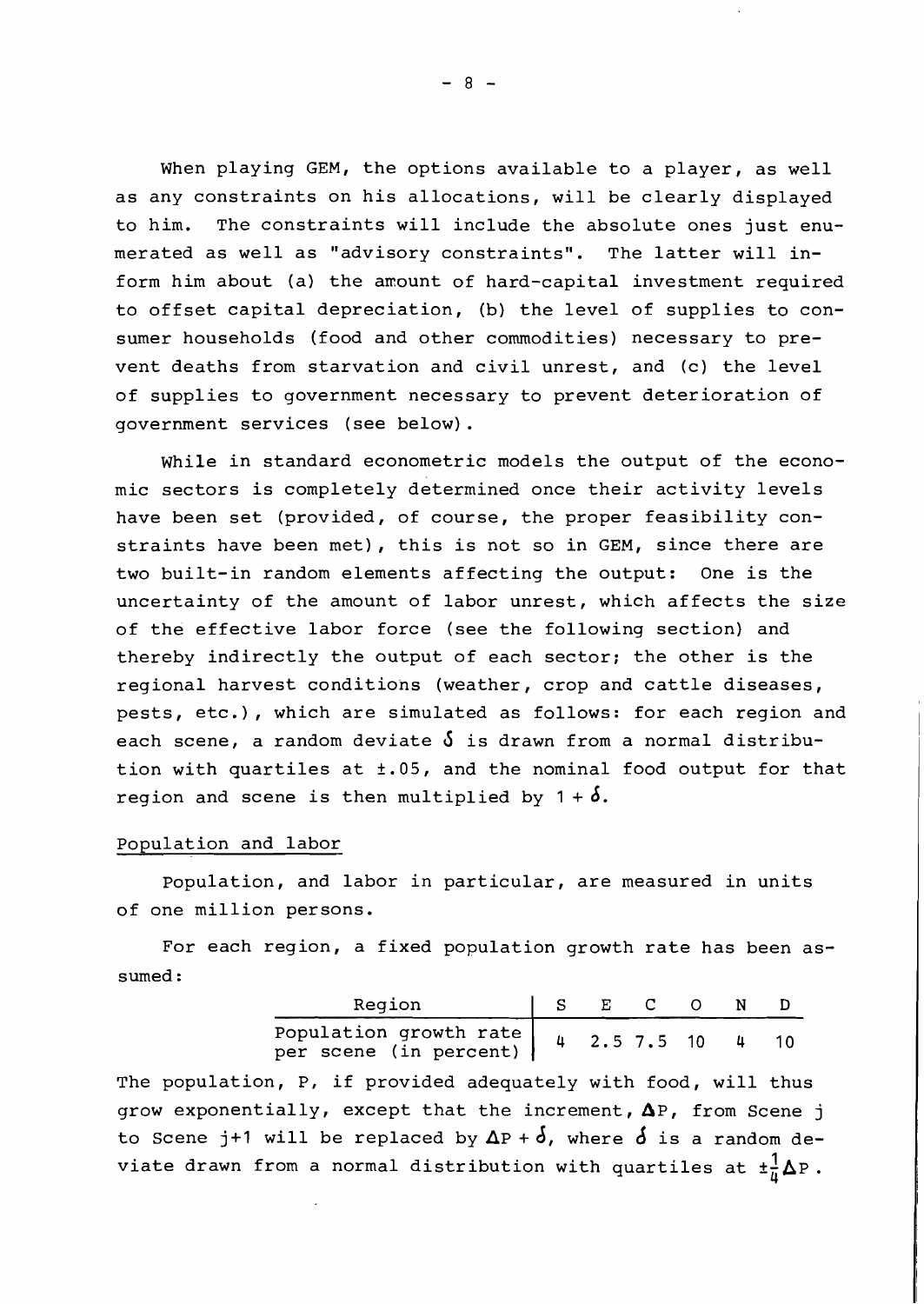If the annual food supply (measured in monetary units) per population unit is f, then the predicted population declines from P to

$$
P' = \frac{f^2}{.0003 + f^2} P.
$$

(For example, if the annual per-capita food supply is <sup>100</sup> dollars' worth, then the food supply per population unit is valued at

$$
\frac{100 \times 10^6}{10^9}
$$

or  $0.1$  monetary units. Hence  $f = .1$  and  $P' = .971$  P. In other words, at this level of food supply, the population, over <sup>a</sup> fiveyear scene, will be reduced by about 3%.)

The total labor force, TLF, for simplicity, is set equal to .45 <sup>P</sup> for all regions.

The total labor force may be reduced in its effectiveness by labor unrest. If the amount of labor unrest is u, where  $0 \le u \le 1$ , then the effective labor force is

$$
ELF = \frac{1}{1 + 4u^2} TLF.
$$

(Thus, in the worst case, when  $u = 1$ , ELF is only 20% of TLF.)

The quantity <sup>u</sup> is <sup>a</sup> function of random fluctuations as well as of the proportionate scene-by-scene rate of increase, d, in per-capita supplies to households. If Cons<sub>i</sub> is the personal consumption in Scene i (= the monetary value of supplies allocated to households), Pop<sub>i</sub> the population in Scene i, and  $Q_i = Cons_i/Pop_i$ , then

$$
d = \frac{Q_{i+1} - Q_i}{Q_i}
$$

The allocation of supplies to households (described by a vector H) is <sup>a</sup> little more complex than that of government supplies. First of all, a food allotment,  $H_5$ , is chosen. The remaining components of <sup>H</sup> essentially are to be in proportion to <sup>a</sup> given profile, except that there is some built-in flexibility, in that up to 20% of each of the components  $H_3$ ,  $H_4$ ,  $H_8$  may be substituted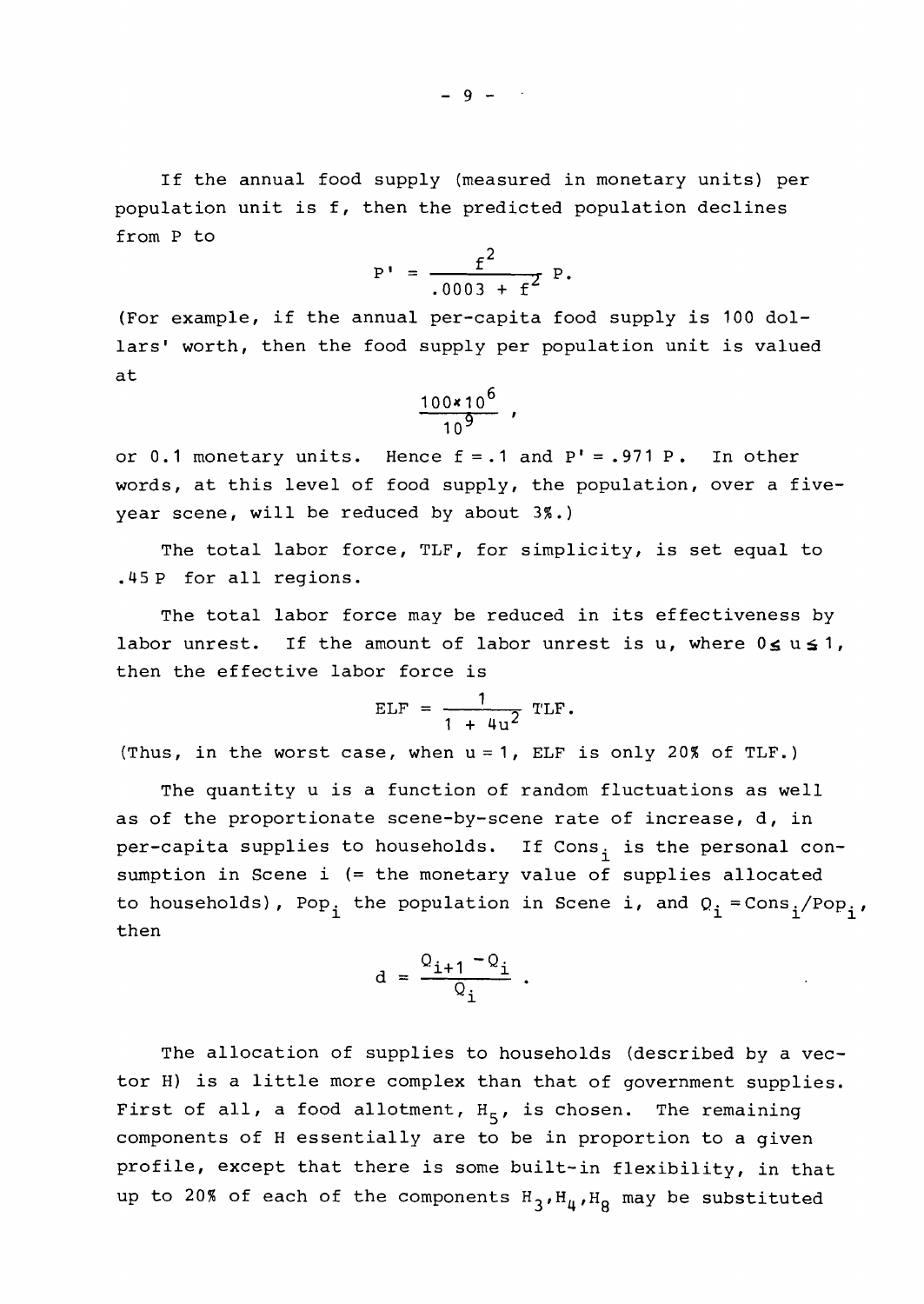for by the others, and similarly up to 20% of the components  $H_6$ and H<sub>7</sub> may be substituted for by the other.

For <sup>u</sup> to remain constant, <sup>d</sup> has to equal some minimal rate of increments in total per-capita supplies to households, which we shall here simply assume to be 10% per scene, or  $d = .1$ . If u is the labor unrest in one scene and u' that in the next scene, we shall set

$$
\mathbf{u}^{\dagger} = \mathbf{f}(\mathbf{u}, \mathbf{d}),
$$

where, in addition to  $f(u, .1) = u$ , we shall assume that  $f(u, -.5)$  $= 1$  and  $f(u, 1) = 0$  (that is, halving per-capita supplies will cause labor unrest to rise to its maximal value of 1, whereas doubling supplies will quell such unrest altogether). <sup>A</sup> relatively simple such function, which will be adopted here, is

$$
u' = \frac{4(1 - d)u}{(1 - 10d)u + 6d + 3}
$$

Superimposed upon this function we assume <sup>a</sup> random distribution, as follows: let  $\delta$  be a random deviate drawn from a normal distribution with quartiles at ±.05; then replace u' by

$$
\min[1, \max(0, u' + \delta)].
$$

(This simply adds  $\delta$  to **u'**, except that cut-off points are introduced at <sup>0</sup> and 1.)

<sup>A</sup> fraction <sup>s</sup> of the effective labor force is skilled, the remainder, 1 - s, unskilled. The quantity  $\sqrt{s}$  is called the 'labor productivity multiplier', and the 'available skilled-labor equivalent' is defined as follows:

$$
SLE = \sqrt{S} \cdot ELF.
$$

Note that if  $s = 0$  then  $SLE = 0$  and if  $s = 1$  then  $SLE = ELF$ , and that the marginal effect of an increased skill fraction is <sup>a</sup> decreasing function. Skilled-labor equivalents are treated as being freely interchangeable.

The skill level of the labor force is assumed to decline 10% per scene unless this trend is countered by governmental educational efforts, as evidenced by the government's efficiency level (see next section). Note that labor productivity, which may be defined as GNP/TLF, is equal to  $\sqrt{s}$ .GNP / (1+4u<sup>2</sup>) SLE.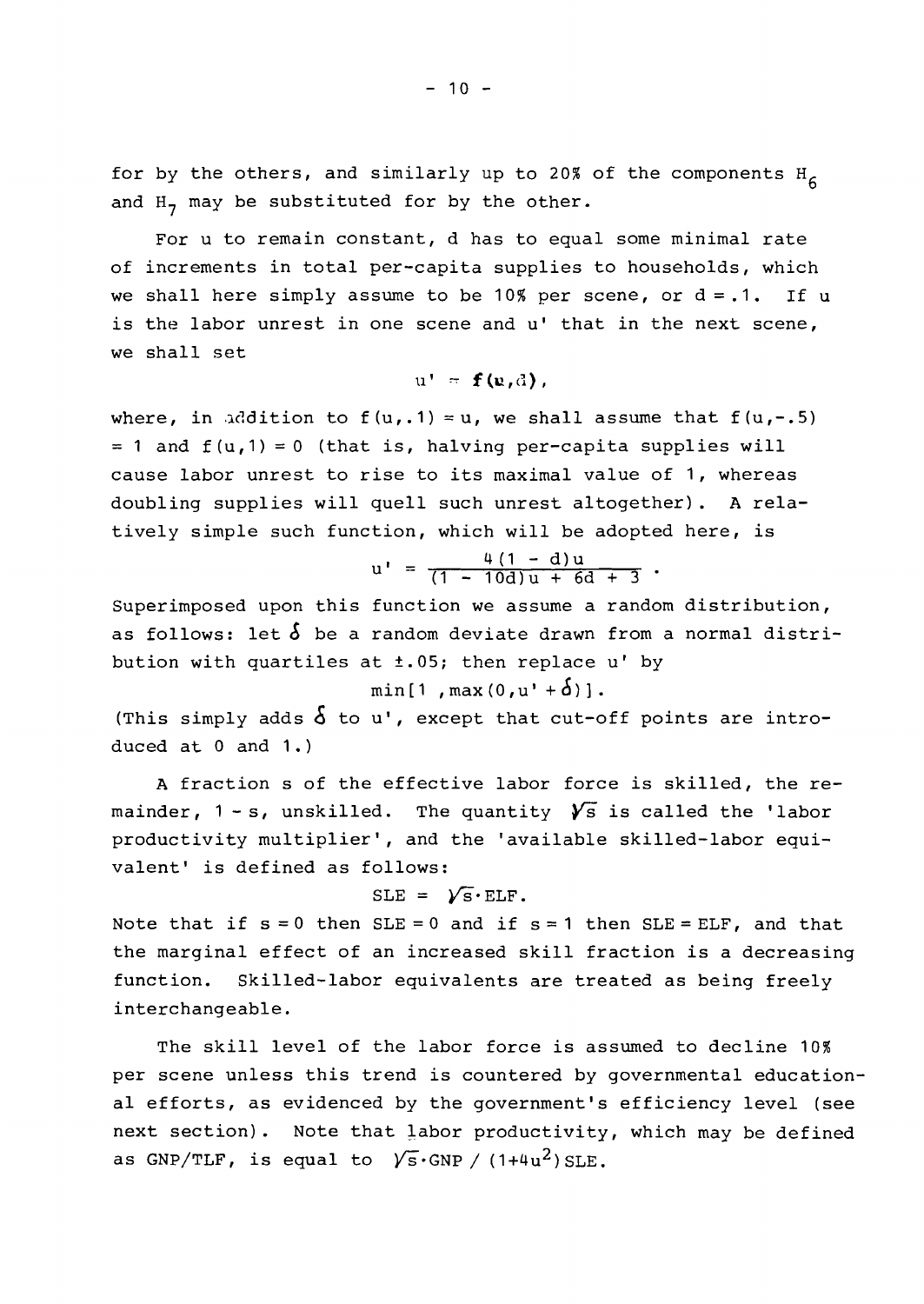#### Government

The government requires final supplies from Sectors 3,4,6,7,8 in fixed proportion. The activity level of this supply vector will determine government efficiency, g, which in turn will affect (a) the skill level of the labor force, (b) the capital coefficients (both hard- and soft-capital), (c) the rates of inventory depreciation, and (d) the quality of information on commodity quantities available to the player for planning purposes.

We assume that <sup>g</sup> is measured on <sup>a</sup> scale from <sup>0</sup> to <sup>1</sup> and that it is <sup>a</sup> function solely of the per-capita activity level, x, of the vector specifying supplies to the government. Let  $x = a$  be that level of per-capita supplies at which the government operates at efficiency  $q = .9$ . Then we set

$$
g = \frac{9x^2}{a^2 + 9x^2}
$$

which has the effect that doubling the supplies to government raises government efficiency from .9 to .97, whereas halving them lowers it from .9 to .69. (The quantity <sup>a</sup> as well as the components of the governmental supply vector will be prescribed individually for each region.)

We next turn to the determination of the quantities affected by the level g of government efficiency.

Skill level: The skill level, s, as stated before, will deteriorate at <sup>a</sup> rate of 10% per scene if no educational provisions are made. The amount of such education is assumed to be implicit in the efficiency level of the government. To maintain a skill level <sup>s</sup> (that is, just to counteract the 10% deterioration), it is assumed that an efficiency  $q = s$  is required. Below that, s will decline; above it, <sup>s</sup> will increase. The formula to be used is as follows:

$$
s_{i+1} = .9s_i + .1g_{i+1},
$$

where the indices i and i+1 refer to Scenes i and i+1. For  $g_{i+1} = 0$ this formula yields  $s_{i+1} = .9s_i$ ; for  $g_{i+1} = s_i$  it yields  $s_{i+1} = s_i$ ; follows:<br>  $S_{i+1} = .9S_i + .1g_{i+1}$ ,<br>
where the indices i and i+1 refer to Scenes i and i+1. For  $g_i$ <br>
this formula yields  $S_{i+1} = .9S_i$ ; for  $g_{i+1} = s_i$  it yields  $S_{i+1} = s$ <br>
and for  $g_{i+1} = 1$  it yields  $S_{i+1} = .9S_i + .1$  other words, maximal governmental efficiency moves the value of s from  $s_i$  one tenth of the way toward its theoretical maximum value of 1).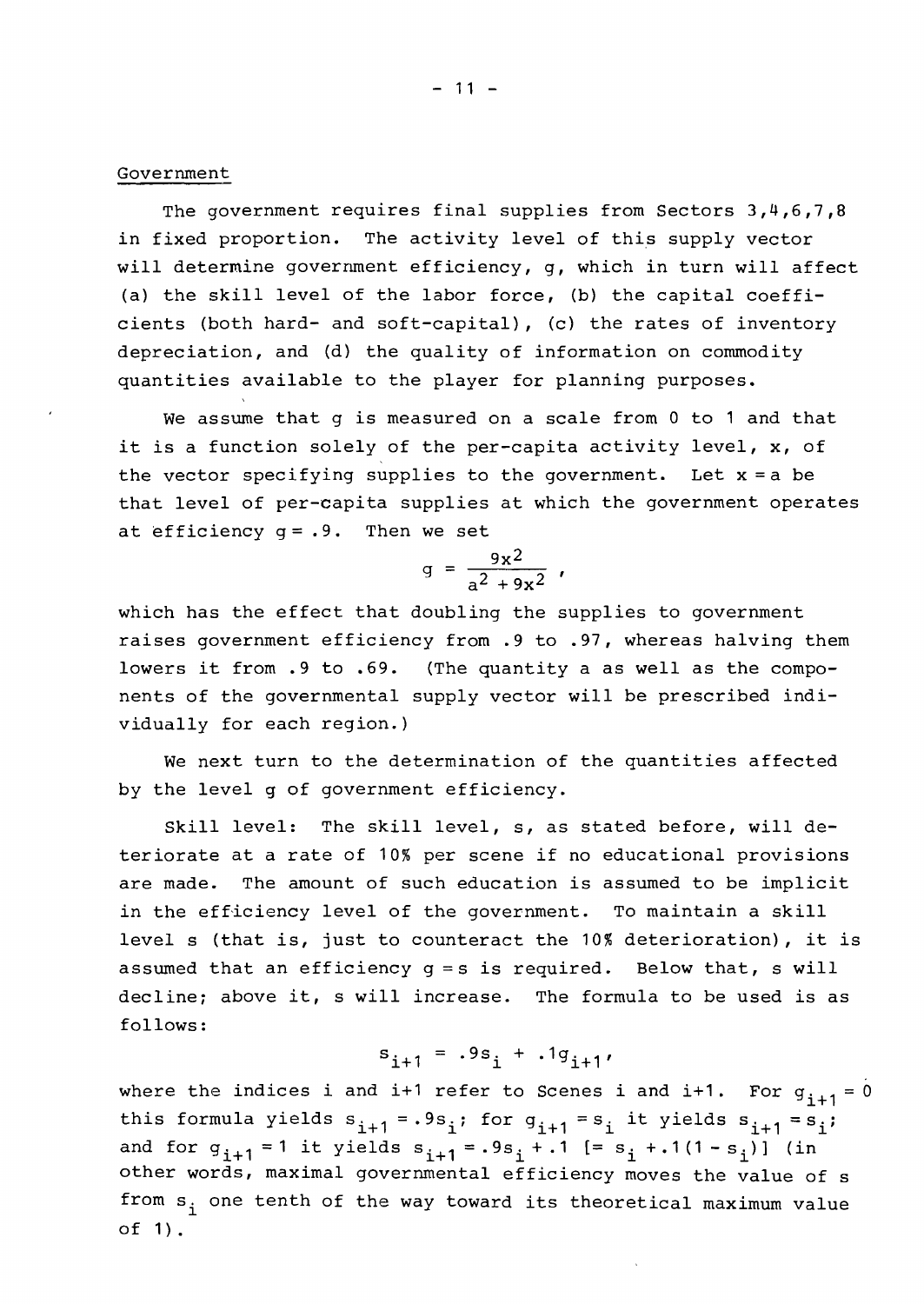Capital coefficients: The vector of hard-capital coefficients, which specifies what capital inputs are required to increase the capacity of a sector by one unit, suffers a proportional increase if government is inefficient. Specifically, if under ideal conditions  $(q = 1)$  a vector of capital coefficients is C, it is replaced by

$$
c / (2g - g^2)
$$

if the efficiency is g. [Note that  $0 \leq 2$ g - g<sup>2</sup> $\leq 1$  since 2g - g<sup>2</sup> = 1 -  $(1 - q)^2$ .] Exactly the same rule applies in the case of a vector of soft-capital coefficients (which specifies what capital inputs are required to raise the probability of <sup>a</sup> technological breakthrough from p to  $\frac{p+1}{2}$  ).

Inventory depreciation: Inventories in Sectors 2 to 5, in the ideal case of  $g = 1$ , are assumed to deteriorate at the following rates per scene:

| Sector       | 2, 3, 4 | 5    |
|--------------|---------|------|
| Depreciation | .10     | . 25 |

(The depreciation rate in Sectors <sup>1</sup> and <sup>6</sup> is 0, and the term is not applicable to Sectors 7 and 8.) In general, these depreciation rates are multiplied by  $2 - q$ .

Quality of information: The information received by a player during Stage <sup>I</sup> of operating the economy of his region is to the effect of what resources he may expect to have available to satisfy final demand, based on his tentative choice of activity levels, and what resources he has in fact available for this purpose, fol- 'lowing his definite choice of activity levels. In order to simulate the heightened uncertainty in any national economic planning process that has its cause in governmental inefficiency, the pieces of information just mentioned will be modified slightly. In fact, if the final output of <sup>a</sup> sector is x, the information given to the player will be  $x + \delta$ , where  $\delta$  is a random deviate drawn from a normal distribution with quartiles at  $\pm$ .2(1 - g)x, where g is the govmai distribution with quartiles at f.2() - g)x, where g is the gov<br>ernmental efficiency. Note that this deviation is 0 for g = 1 and 20% for  $q = 0$ .

In applying this rule, the same deviate will be used for the same output component, regardless of whether this information per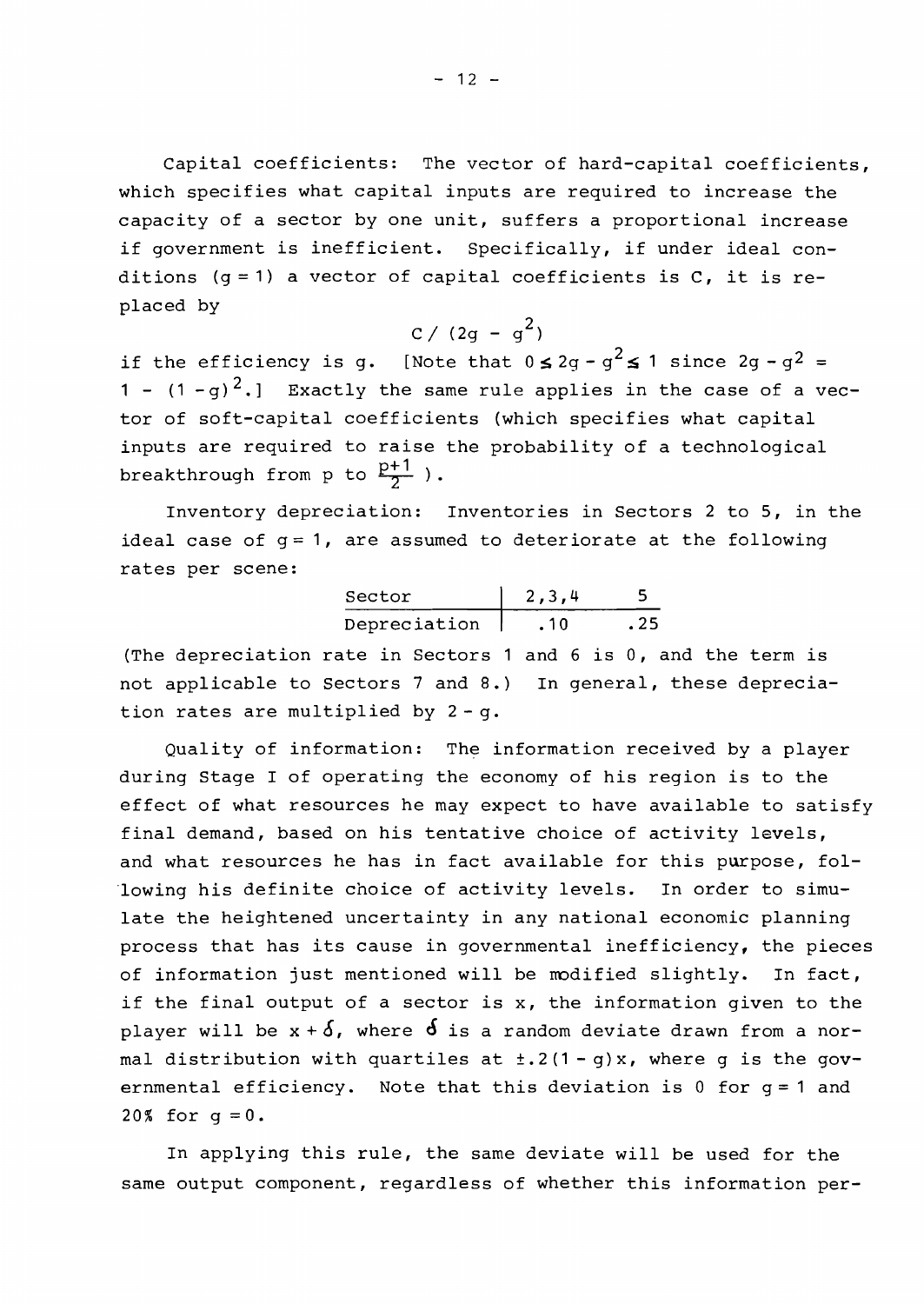tains to <sup>a</sup> tentative (expected) output or the output resulting from the player's definite choice of activity levels. (This is to make it impossible for him to increase the accuracy of his information by repeated sampling.)

#### Capital investment

There are two kinds of capital investment, denoted as 'hard' and 'soft'.

Hard-capital investment consists in the expansion of production facilities, using existing technologies. It requires as inputs durable goods (Sector 3) and services (Sector a). The capital coefficients,  $\mathsf{c}_3^{}$  and  $\mathsf{c}_8^{}$ , which specify the amounts of these inputs required to expand capacity by one unit (one unit being the amount of capacity needed to produce one unit of output), of course depend on the sector which is being expanded and on the available technology; however, it will be assumed throughout that  $c_g = \frac{1}{1}c_3$ . (If several technologies are available, it will be assumed that expansion utilizes the most recently  $ac$ quired technology, unless the contrary is specified by the player.) All production capacity is assumed to depreciate at the rate of 25% per scene.

Soft-capital investment represents an R+D effort; it consists in promoting certain technological breakthroughs (see below) by attempting to enhance their probability of occurrence. Softcapital investment, too, requires inputs from Sectors 3 and 8 only. The soft-capital coefficients,  $d_2$  and  $d_2$ , specify the amounts of these inputs required to enhance the corresponding probability by one unit, where the meaning of <sup>a</sup> 'unit enhancement' will be explained presently. In this case, too, for simplicity, a fixed ratio between  $\texttt{d}_{\texttt{3}}$  and  $\texttt{d}_{\texttt{8}}$  will be stipulated; in fact, we shall set  $d_8 = d_3$ , with the value of  $d_3$  depending on the breakthrough sought.

The details of handling technological advances and their consequences will be the subject of the following two sections of this paper.

 $- 13 -$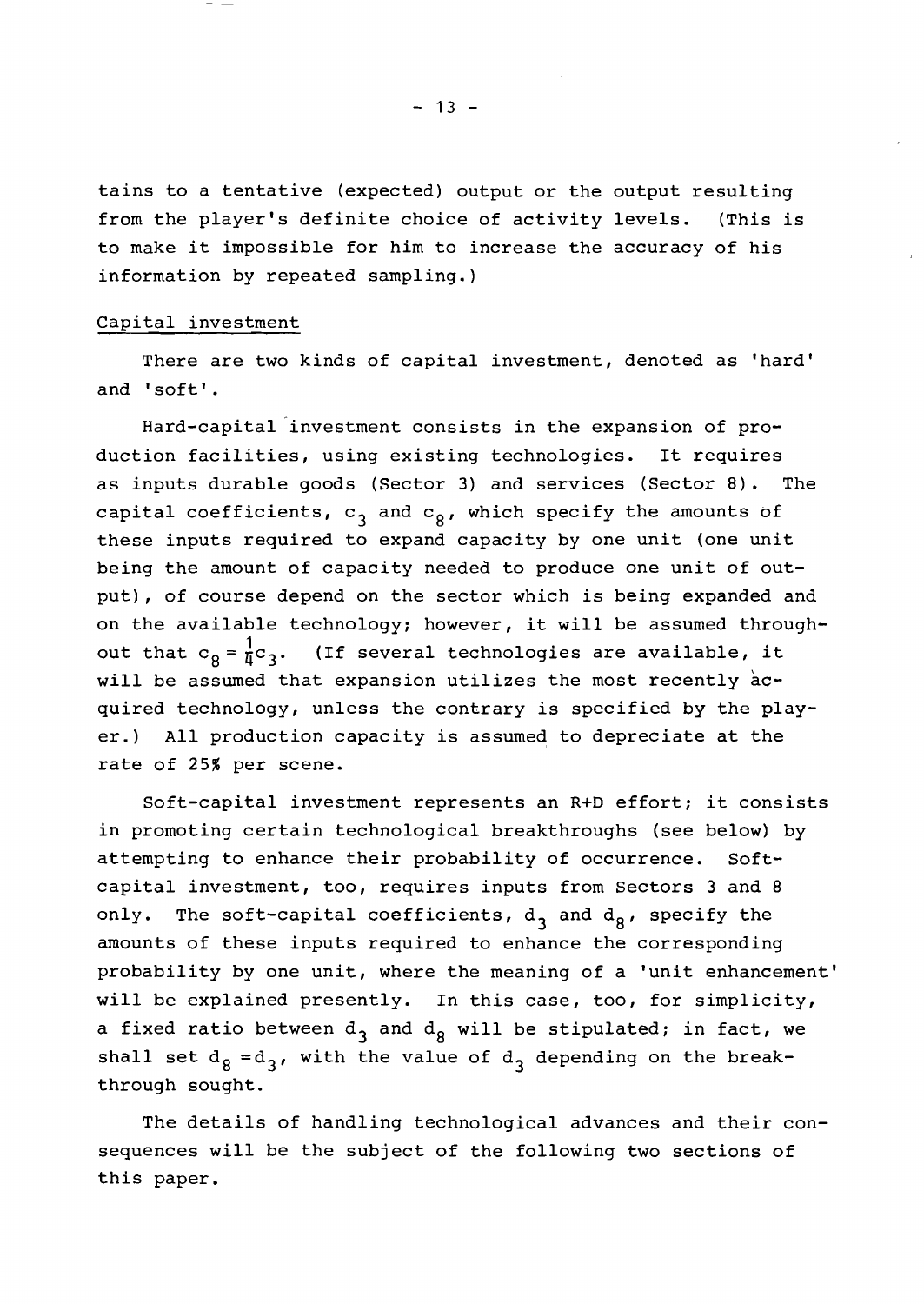#### Technological breakthroughs

It will be assumed that each sector's production process is capable, in principle, of technical improvement resulting in a more economical method of production. Such an improvement will be the consequence of <sup>a</sup> technological breakthrough, which is treated as an event having, for each scene, <sup>a</sup> certain probability of occurrence that can be estimated and also can be influenced by investment in appropriate R+D ('soft-capital investment').

A technological breakthrough in Sector i causes the technicalcoefficient vector for Sector i,

 $(x_{1}x_{2}x_{2}, \ldots, x_{8}x_{1}.$ 

(where 'L' stands for 'labor') to be changed to <sup>a</sup> different vector:  $(x'_{1i}, x'_{2i}, \ldots, x'_{8i}, L'_{i}).$ 

Also, while the resource costs of a capacity unit for Sector i had been, say,  $c_3'$ ,  $\frac{1}{4}c_3$  (for Commodities 3 and 8 respectively), the new resource costs will be some other quantities  $c_3', \frac{1}{\mu}c_3'$ . Once a technological breakthrough in a sector has occurred, the player's further investment in capital-stock expansion in that sector, including the replacement of capacity depreciation, will--as stated before--automatically be assumed to utilize the most recently acquired technology (unless the contrary is specified). As <sup>a</sup> result, the sector will operate in <sup>a</sup> mixed mode, using partly the obsolete and partly the novel technology.

Specifically, the potential technological breakthroughs included in GEM are these: First of all, for each sector  $S_i$  (i =  $1, 2, \ldots, 8$ ), there are what may be considered normal technicalimprovement breakthroughs, which for simplicity we standardize as follows:

$$
^{TB}i
$$
 = a technological improvement in Sector i, having the effect of reducing the last four technical coefficients from  $x_{6i}x_{7i}x_{8i}L_i$  to 90% of their values, that is, to  $.9x_{6i}...9x_{7i}...9x_{8i}...9L_i$ .

Each of these technological breakthroughs may occur repeatedly (but only once in each scene). Aside from these eight, there are six other potential events, of which three are also production-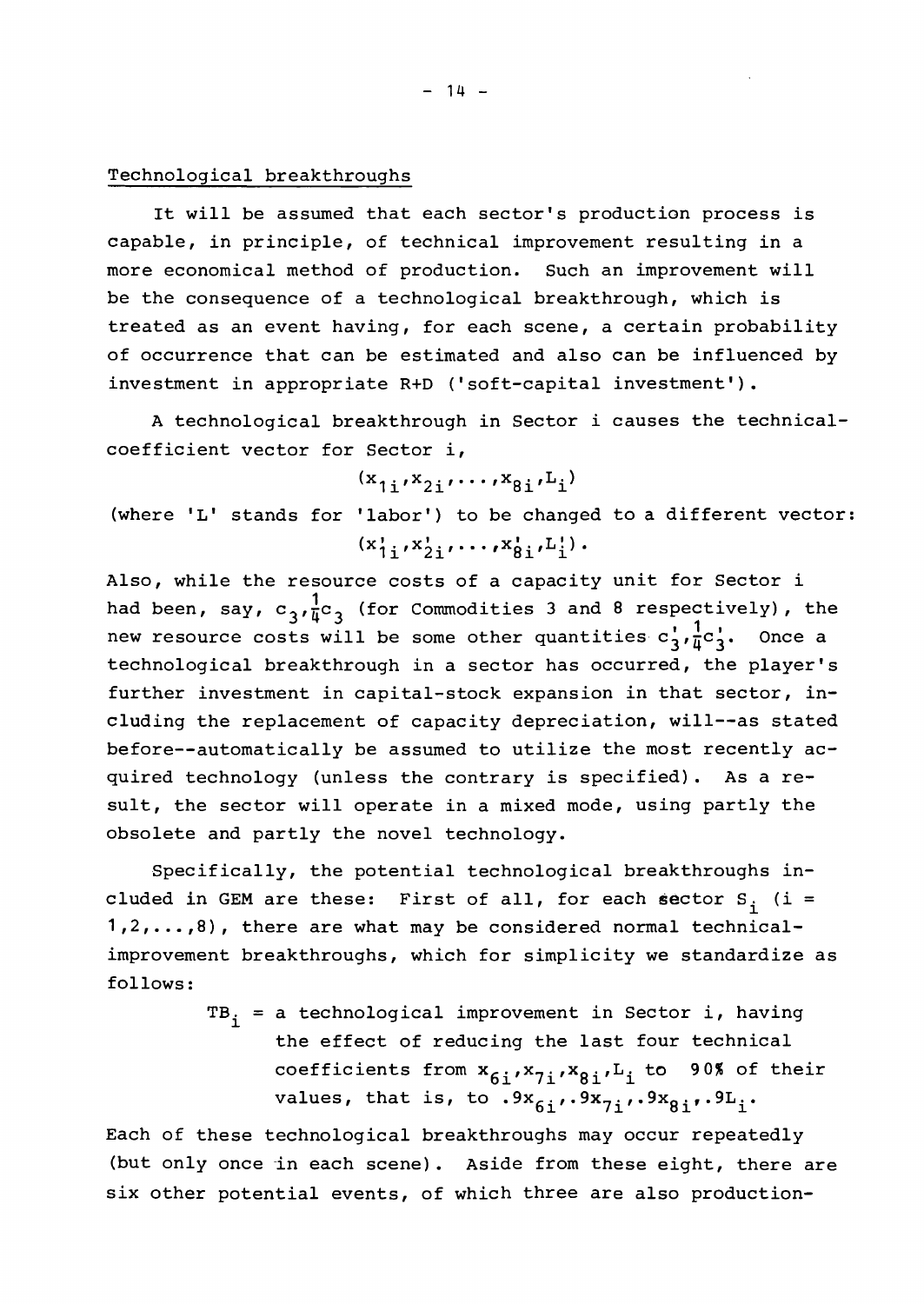process breakthroughs (but going beyond normal technical improvements), and the remaining two are other developments improving the state of the economy. (The index, in each case, refers to the industrial sector to which the breakthrough pertains:)

- $TB_1' =$  the detection of hitherto unknown mineral reserves within the region, increasing the amount of known reserves by  $100(r + 1)$  units, where r is a random integer drawn from a uniform distribution over the set from <sup>0</sup> to 9;
- $TB_{5}'$  = the feasibility of large-scale nonagricultural food production;
- $TB^{\prime\prime}_{5}$  = the feasibility of controlling the weather, resulting in an improvement in average harvest conditions that cause the harvest to be increased by 1% in the following scene, by 2% in the scene thereafter, and so on, over what it would have been otherwise;
- $TB<sub>6</sub>$  = the detection of hitherto unknown fuel reserves within the region, increasing the amount of known reserves by  $100(r + 1)$  units, where r is <sup>a</sup> random integer drawn from <sup>a</sup> uniform distribution over the set from <sup>0</sup> to 9;
- $TB_7^{\prime}$  = the feasibility of producing electric energy from solar power plants;
- $TB''_7$  = the feasibility of producing electric energy from fusion power plants.

Of these, TB $_5'$ , TB $_7'$ , and TB $_7''$  are production innovations. None of these are repeatable; however, any normal improvement in Sectors 5 or 7 (i.e., the occurrence of TB<sub>5</sub> or TB<sub>7</sub>) is considered to apply also to these new technologies, reducing their last four technical coefficients by 10%. Of the other three events,  $TB<sub>1</sub><sup>T</sup>$ and TB<sub>6</sub> are repeatable while TB<sub>5</sub> is not.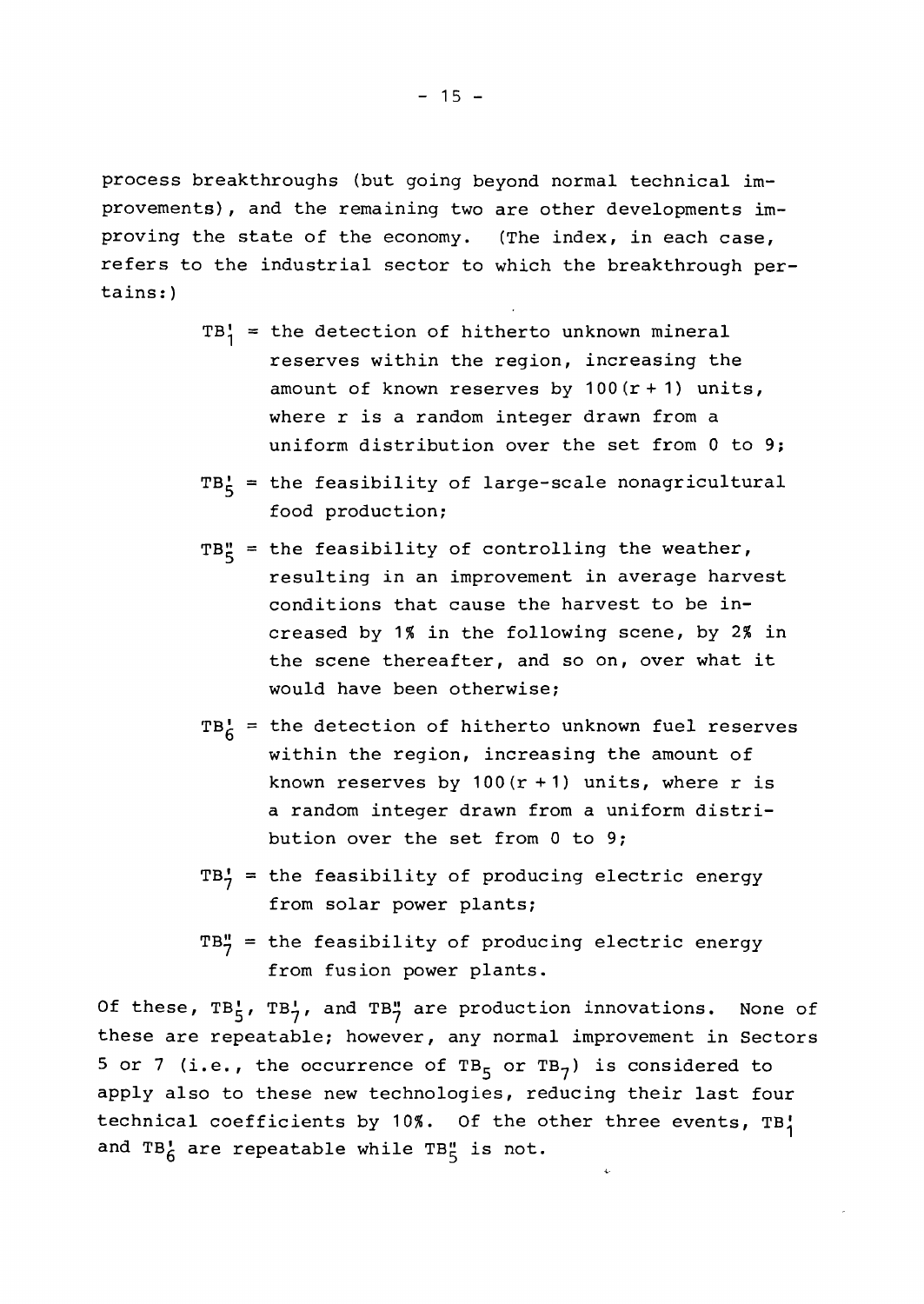Plays of GEM will be based on probabilistic forecasts regarding the occurrence of technological breakthroughs. For the time being, it will simply be assumed that, in the highly developed regions S, E, and N, the basic probability of occurrence per scene will be .10 for each TB<sub>i</sub>, where 'basic' refers to the case where there is no additional enhancement through soft-capital investment (see below). (These probability assumptions, like many other GEM parameters, can easily be modified later if and when information is available that would lead to more realistic values.) For the remaining breakthroughs, the scene probabilities will also

be assumed to be constant, as follows:  
\n
$$
\begin{array}{rrrrr}\n & T B_1' & T B_5' & T B_6' & T B_7' & T B_7'' \\
 & & 05 & .02 & .02 & .05 & .02 & .01\n\end{array}
$$

Note that for the nonrepeatable events (TB', TB', TB', TB') these scene probabilities are conditional on the event not having occurred in an earlier scene; once they have occurred, their subsequent scene probabilities will be zero.

In the developing regions <sup>C</sup> and 0, all of the above probabilities are replaced by  $\frac{1}{2}$  their values, and in the sixth region, D, they are replaced by  $\frac{1}{h}$  their values.

If the manager of <sup>a</sup> region wishes to enhance the probability of <sup>a</sup> technological breakthrough through soft-capital investment, he can do so by allocating equal quantities of durable goods (Sector 3) and services (Sector 8) to it.

If the probability for the next scene was p, raising it halfway toward its theoretical maximum value of 1, that is replacing

p by 
$$
p + \frac{1}{2}(1-p)
$$
,

will be referred to as <sup>a</sup> 'unit enhancement'. The cost (in resources from Sectors 3 and 8) of achieving a unit enhancement will be stated as

$$
d_3 = d_8 = c,
$$

where the value of c depends on the particular breakthrough being romoted.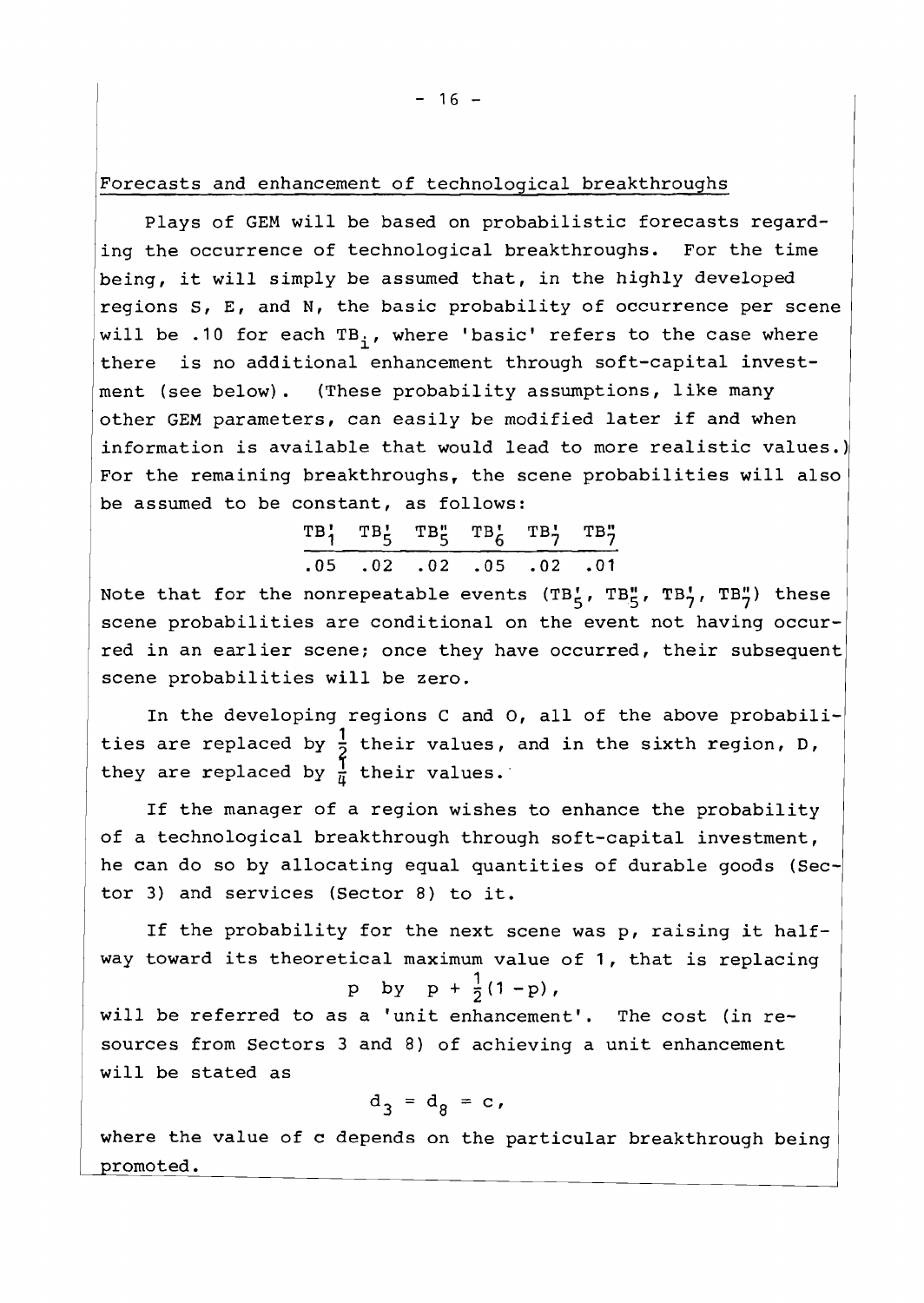If k·c is allocated to enhancing the probability of the breakthrough (where  $k > 0$ ), the resulting enhancement will consist in replacing

p by p + 
$$
[1 - (\frac{1}{2})^k]
$$
 (1 - p).

Here <sup>k</sup> is called the 'degree of enhancement'.

If, as <sup>a</sup> result of an enhancement, the breakthrough still does not occur in the next scene, the effort is not assumed totally wasted but, as in the real world, some of the effort (in the case of GEM, one half) carries over to the following scene. That is, if k·c was invested in Scene i, the effect in Scene i+2 will be as though  $\frac{1}{2}k \cdot c$  had been invested in Scene i+1; similarly the effect in Scene i+3 will be as though  $\frac{1}{\mu}k \cdot c$  had been invested in Scene i+2; and so on.

Note that technological breakthroughs are region-specific. However, once <sup>a</sup> breakthrough has taken place somewhere, all scene probabilities related to that breakthrough in other regions are enhanced by one unit in subsequent scenes (that is, <sup>p</sup> is raised to  $\frac{p+1}{2}$ . Moreover, a new technology can be transferred to another region if the donor contributes the service portion of the required capital investment during the first scene when such investment is undertaken. The minimal level of investment, for this purpose, is that required for one capacity unit.

# Cross impacts

Technological advances do not occur in complete isolation from one another. That is to say, the occurrence of one may influence the subsequent probability of occurrence of others. These mutual effects are referred to as 'cross impacts'. For instance, if there are two rival breakthroughs, such as TB<sub>5</sub> and TB<sub>5</sub>, a player, once he has achieved one of these, may well decide to allocate fewer resources to the other, thereby reducing its probability of occurrence. Conversely, one breakthrough may technically facilitate another and thus raise its probability of occurrence; for instance, an advance in production technology in Sector 3 (i.e.,  $TB<sub>3</sub>$ ) may thus trigger a similar advance in Sector 4 (i.e.,  $TB_n$ ).

 $- 17 -$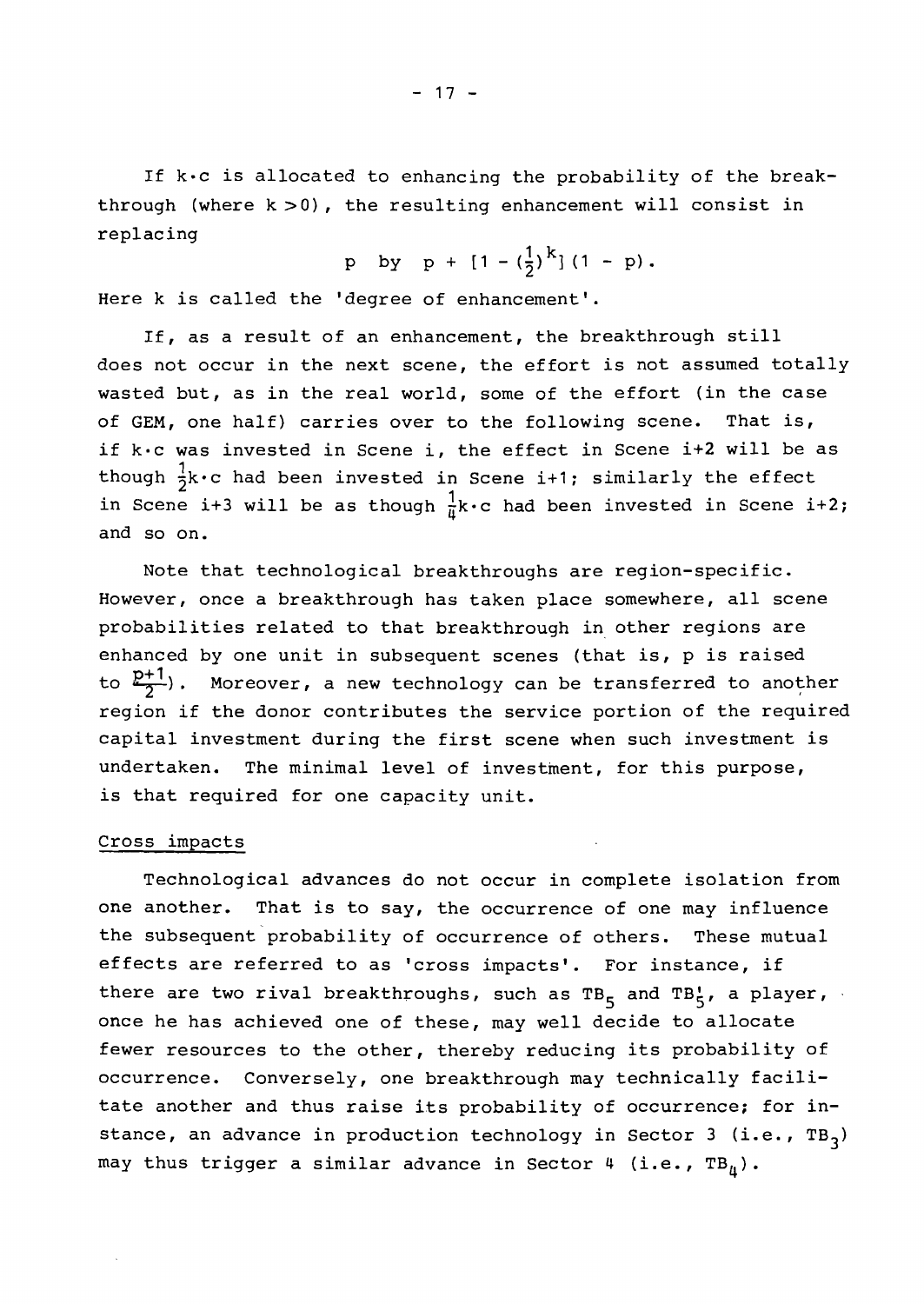The first of these impacts, that is, the reduction in probability of rival technologies, is taken care of in GEM via the players' own actions. The other, the mutual enhancement of technological progress, needs to be inserted in the mathematical model. We shall not try to be sophisticated about this but merely reflect this effect in <sup>a</sup> very simplistic manner.

It will be assumed that these mutually enhancing impacts occur between

> (a)  $TB_1$  and  $TB_6$ ; (b)  $TB_2$ ,  $TB_3$ , and  $TB_4$ ; (c)  $TB_1^r$  and  $TB_6^r$ .

Whenever one of these occurs in <sup>a</sup> region, it will be assumed that the other (or others, in Case (b)) will be enhanced by one unit. That is, the effect, say, on TB<sub>6</sub> will be the same if, in the preceding scene, TB<sub>1</sub> occurred in the same region or if TB<sub>6</sub> occurred in some other region.

Since all of the affected events are potentially repeatable, we have, for the present purpose, to distinguish between their first, second, and so on, occurrence. It has to be understood that the impacts described above refer to the effect of the i-th occurrence on the i-th occurrence.

#### World trade

There are six tradable commodities, namely, those produced by Sectors <sup>1</sup> through 6. Electricity (Sector 7) and services (Sector 8) are not considered tradable, but some services may be transferred from one region to another as part of a technology transfer arrangement (see p.17).

During each scene there will be one international meeting among the players, which consists of a formal trading session as well as informal negotiations. The latter, which may take place both before and after the formal session, may result in bilateral agreements concerning loans, investments, technology transfer, and future trading arrangements. Forms are provided for recording such agreements. The purpose of these forms is to make sure that there is no misunderstanding of what has been agreed to, but the rules of the game imply no enforcement of any such contracts.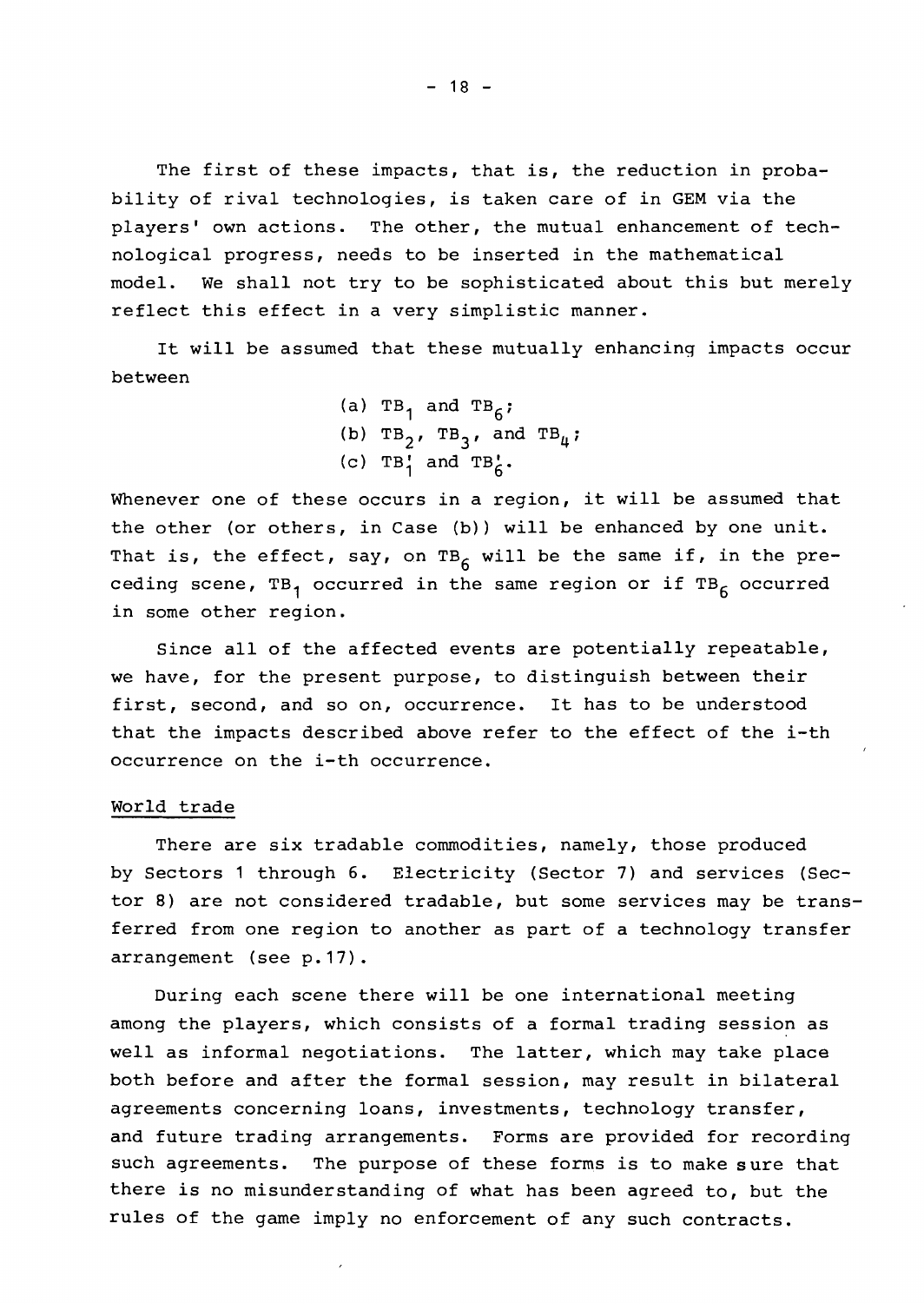To facilitate sales during the formal trading session, each player is provided with <sup>a</sup> small amount of international currency (generally equalling one tenth of his region's initial GNP). It is expected that the players will balance their imports and exports sufficiently well to stay within these cash flow limitations. If they cannot do so, they will have to rely on negotiated loans or gifts from the other players.

<sup>A</sup> GEM scene covers <sup>5</sup> years; but since it is customary to state GNP and other economic indicators in annual figures, it will be more convenient for the players if scene statistics in GEM, such as sectoral inputs and production, GNP, final supplies, and trades are expressed in annual amounts. Thus, if Region X is said to have <sup>a</sup> GNP of \$ 800B in Scene i, this should be interpreted as meaning that the average GNP during the <sup>5</sup> years comprised by Scene <sup>i</sup> is \$ 800B. Similarly, <sup>a</sup> trade agreement in <sup>a</sup> given scene resulting, say, in the sale of <sup>20</sup> units of durable goods from <sup>X</sup> to <sup>Y</sup> is interpreted as <sup>a</sup> sale of <sup>20</sup> such units in each of the <sup>5</sup> years of that scene.

All trades involve an expenditure in services (reflecting the cost of transportation, finance, etc.). In GEM both buyer and seller will be assessed .025 units of services for each unit of commodities traded.

The formal trading session proceeds as follows: For each commodity (1 through 6), the latest world price is posted (at the start of the game it is 1.00 for each commodity). There is <sup>a</sup> playing board with six sections, one for each commodity. Each player is assigned <sup>a</sup> color and is given <sup>a</sup> supply of circular and square markers in his color. Circles are used to represent offers of sale, squares to represent offers of purchase. To indicate how many units of each commodity each player wishes to sell or buy at the posted price, he places <sup>a</sup> corresponding number of circular or square markers in the appropriate section of the playing board. (For convenience, half-size markers are also made available to represent half-units, but finer subdivisions are not permitted.) If the total number of circles and squares in <sup>a</sup> section happen to be equal, the sales are completed at the posted price. If supplies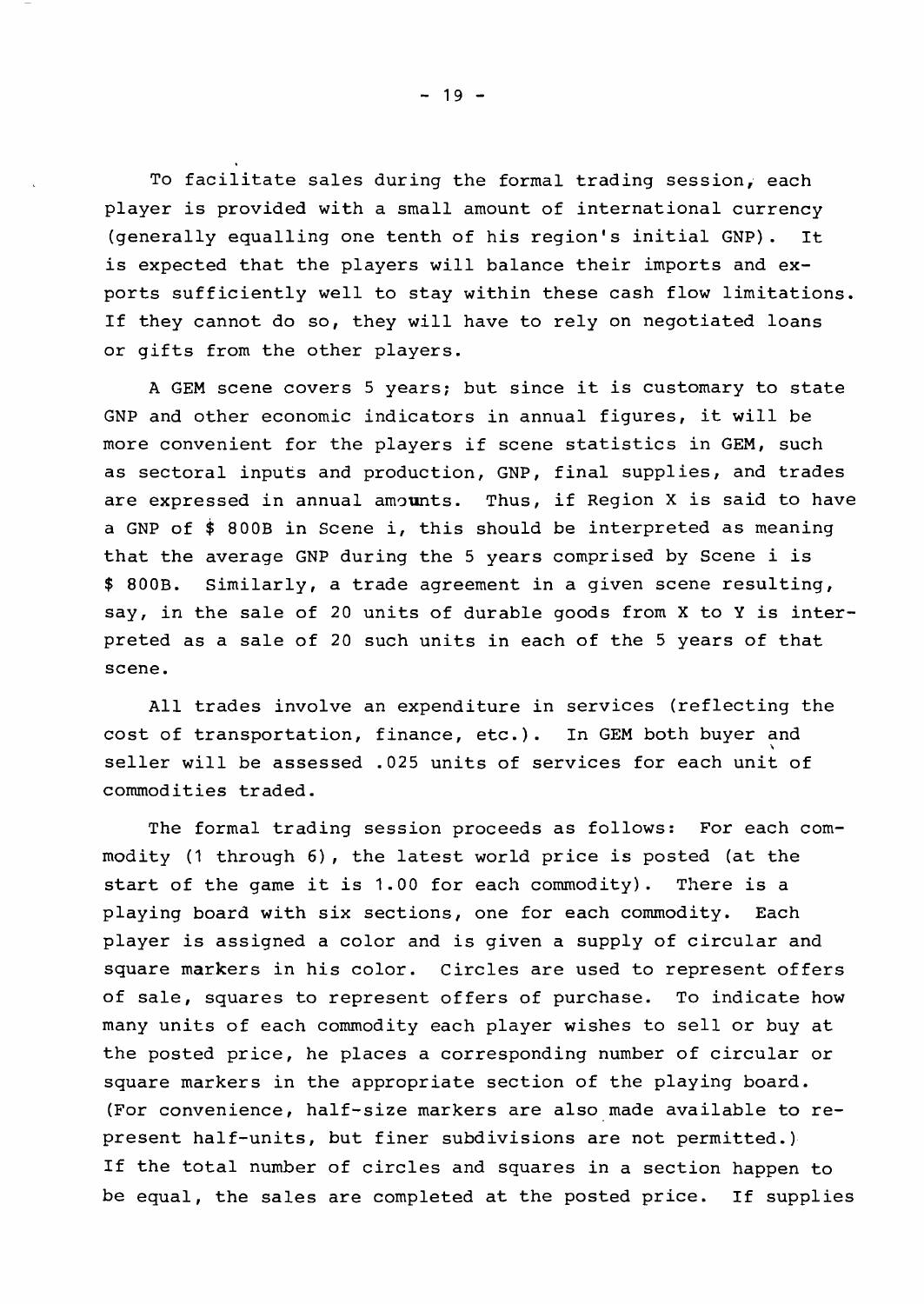exceed, or fall short of, demands, the price is lowered or raised, respectively, by .01 and rounded down or up to the nearest multiple of .01, and the players are given an opportunity to adjust their offers. If, in this process, an exact balance is achieved, the sales for the corresponding commodity are considered completed at the new price. Otherwise the process is terminated as soon as <sup>a</sup> switch from an excess supply to an excess demand, or conversely, is observed, in which case the sales volume and the price are de-



termined by linear interpolation between the positions just prior to and just after the switch (see Figure 3). (Credit for the basic idea of this procedure should be given to Robert Bickner.)

# Dummy players

Provision has been made to carry out plays of GEM when there are fewer than six players by automating the actions pertaining to one or more of the regions. This is done by prescribing specific policies to be followed by such "dummy players", as described below.

The advantage of this provision is not only to accommodate groups of fewer than six participants, but also to offer the important possibility of systematically exploring the relative value of preset policies by repeatedly exposing them to the vicissitudes of random events and interventions by opposing players.

For this purpose we define the choice of <sup>a</sup> 'policy' as consisting in the assignment of importance ratings, as follows:

- (a)  $\alpha_1', \alpha_2', \ldots, \alpha_8'$  to the 8 industrial sectors, and
- (b)  $\beta_1$ ,  $\beta_2$ ,  $\beta_3$  to the 3 final-demand sectors: households, government, and capital investment.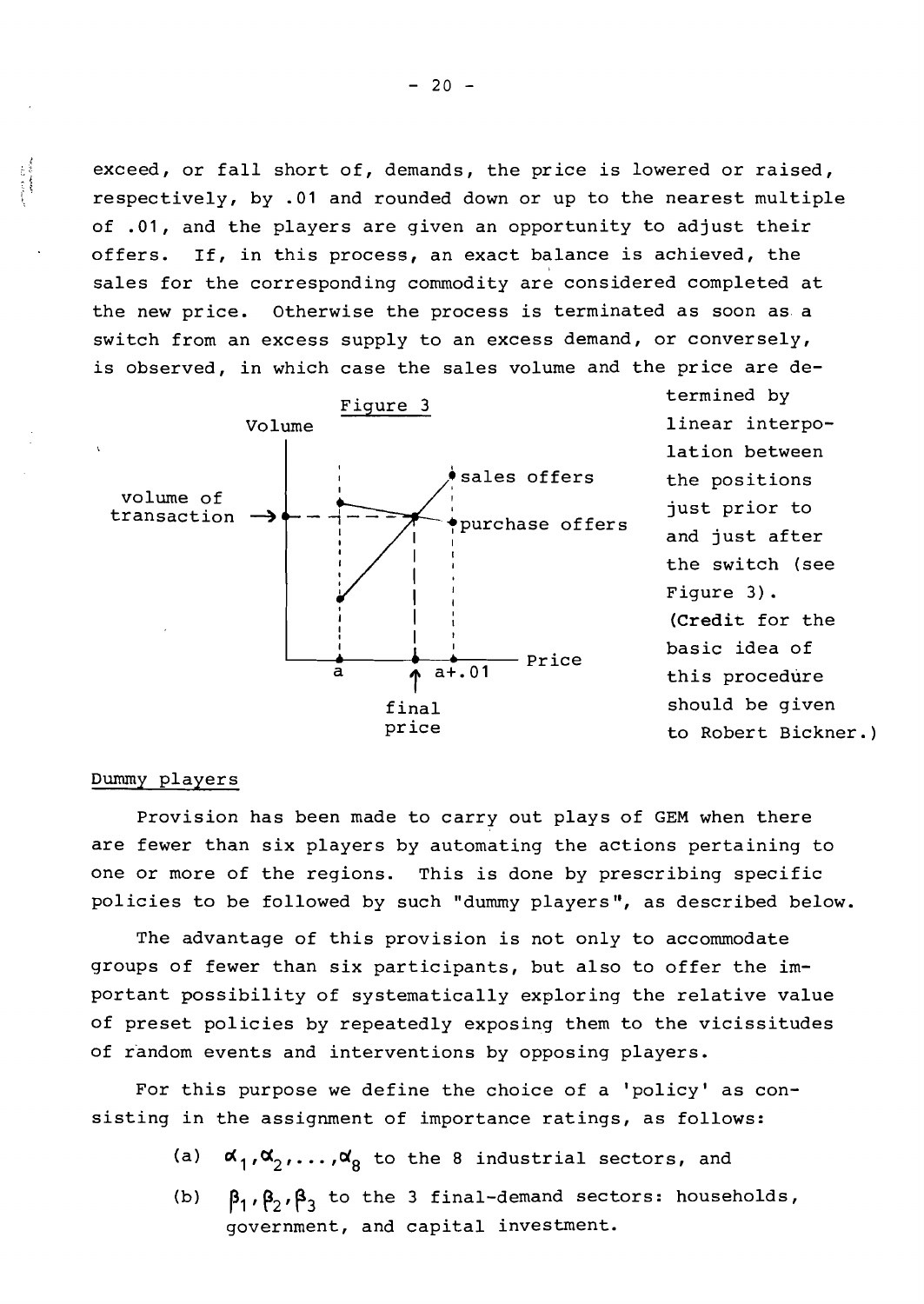These ratings are to be integers from 1 to 4, where

| 111               |           | indicates 'no importance',     |
|-------------------|-----------|--------------------------------|
| 121               |           | indicates 'slight importance', |
| 131               | indicates | 'moderate importance', and     |
| $\cdot$ 4 $\cdot$ |           | indicates 'great importance'.  |

We further define a 'maintenance operation' as consisting in running the economy in such a way that the quantities

f  $(= per-capita food supply)$ ,

g (= government efficiency), and

the capacities of the industrial sectors

remain at their previous levels, and that the level of supplies to households rise at the rate of 10% per scene (which prevents labor unrest from increasing).

<sup>A</sup> 'strategy' for implementing <sup>a</sup> given policy has to specify what actions, normally decided on by a player, are to be taken with regard to the choice of activity levels, trade with other regions, and the allocation of final supplies. These specifications are as follows:

Choice of activity levels:

(a) Let <sup>y</sup> be the final-demand vector that has to be met to achieve a maintenance operation; then

 $x = (I - A)^{-1}y$ 

is the corresponding activity-level vector.

- (b) If any component of <sup>x</sup> exceeds the available capacity, that component should be reduced accordingly.
- (c) If the vector thus reduced still cannot be implemented because of excessive demands on resource inventories or labor, then the components  $x_i$  of x are reduced by amounts proportional to  $5 - \alpha_i$  until the existing resource and labor constraints are satisfied.
- (d) If implementation of the activity vector <sup>x</sup> would leave some excess resources as well as labor, then the components  $\mathbf{x_i}$  of  $\mathbf{x}$  are increased, within capacity limitations, by amounts proportional to  $\alpha_{1}$  until at least one of the excess resources or the excess labor are used up.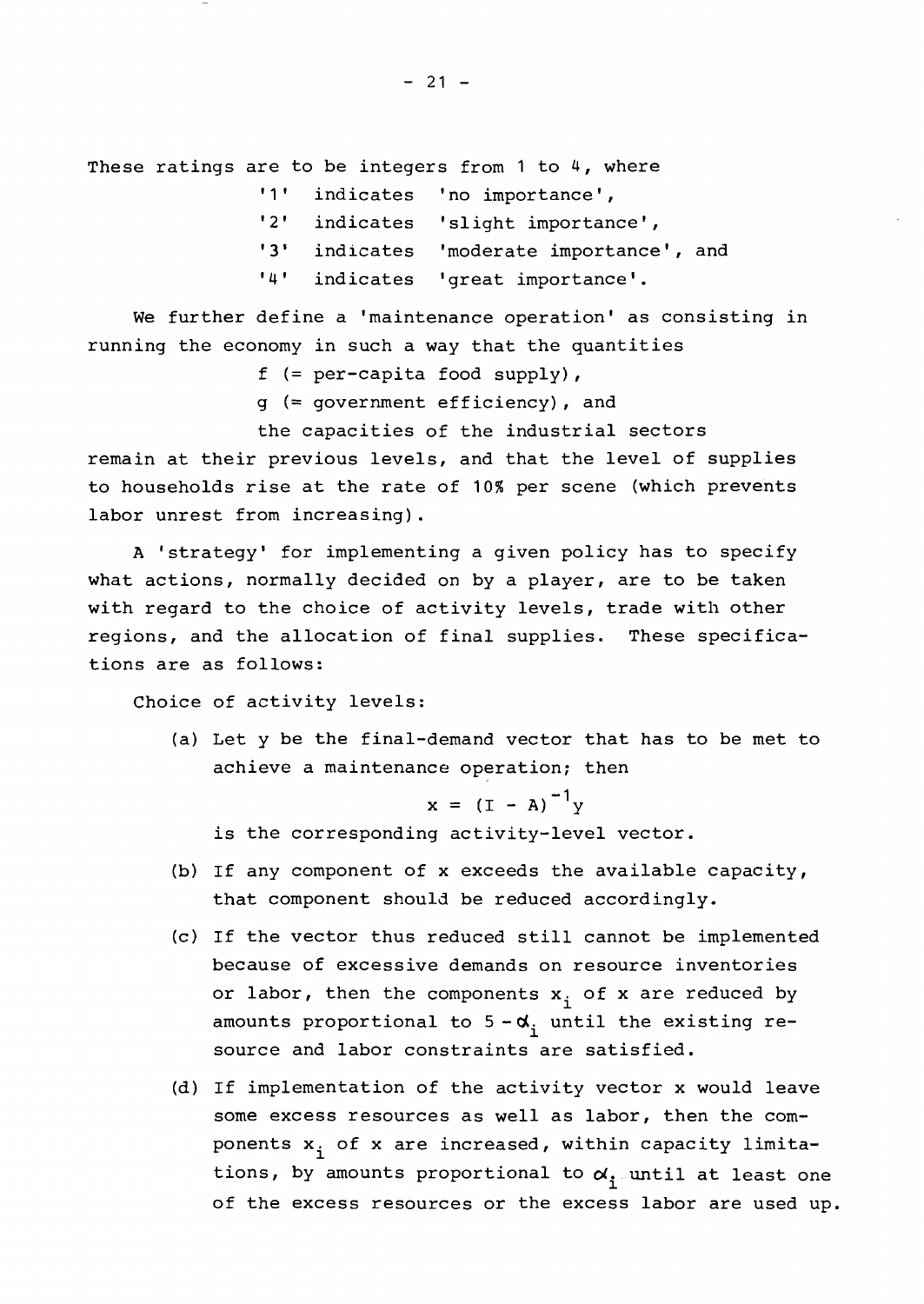- (a) No contracts are made.
- (b) The quantities of commodities that the dummy region would want to supply to, or demand from, the world market are determined as follows. Let
	- $I =$  current inventory (i.e., the inventory at the beginning of the scene, plus net output) ,
	- $M =$  vector of supplies required to carry out the maintenance operation,
	- <sup>D</sup> = resources deficit, defined as the currently observed shortage in input resources from sectors that are running at a deficit (i.e., are not producing as much as is required for intermediate output),

 $F = vector$  composed of

**P1** units of household supplies,

- $\beta_2$  units of government supplies, and
- $\beta_3$  units of capital investment.

Here, in allocating the components  $H_{\textbf{ i}}$  of the household supply vector, we make use of the flexibility stipulated earlier:

 $H_3$  is replaced by  $H'_3 = H_3 - min(.2H_3, .2H_8)$ ,  $H_{\mu}$  is replaced by  $H_{\mu} = H_{\mu} - min(.2H_{\mu}, max[0,.2(H_{g}-H_{3})])$ ,  $H_6$  is replaced by  $H_6' = H_6 - min(.2H_6, .2H_7)$ ,  $H_7$  is replaced by  $H_7' = H_7 + min(.2H_6, .2H_7)$ ,  $H<sub>g</sub>$  is replaced by  $H'_8 = H_8 + min(.2H_3, .2H_8) + min(.2H_4, max[0, .2(H_8-H_3)]).$ 

We now form the vector

 $Y = I - M - D - \chi \cdot F$ ,

where  $\gamma$  is a parameter yet to be chosen. The positive components of Y will represent the surplusses, the negative components the deficits associated with providing final supplies at a level  $\chi$  above that required for maintenance. Now choose for  $\chi$  the largest value for which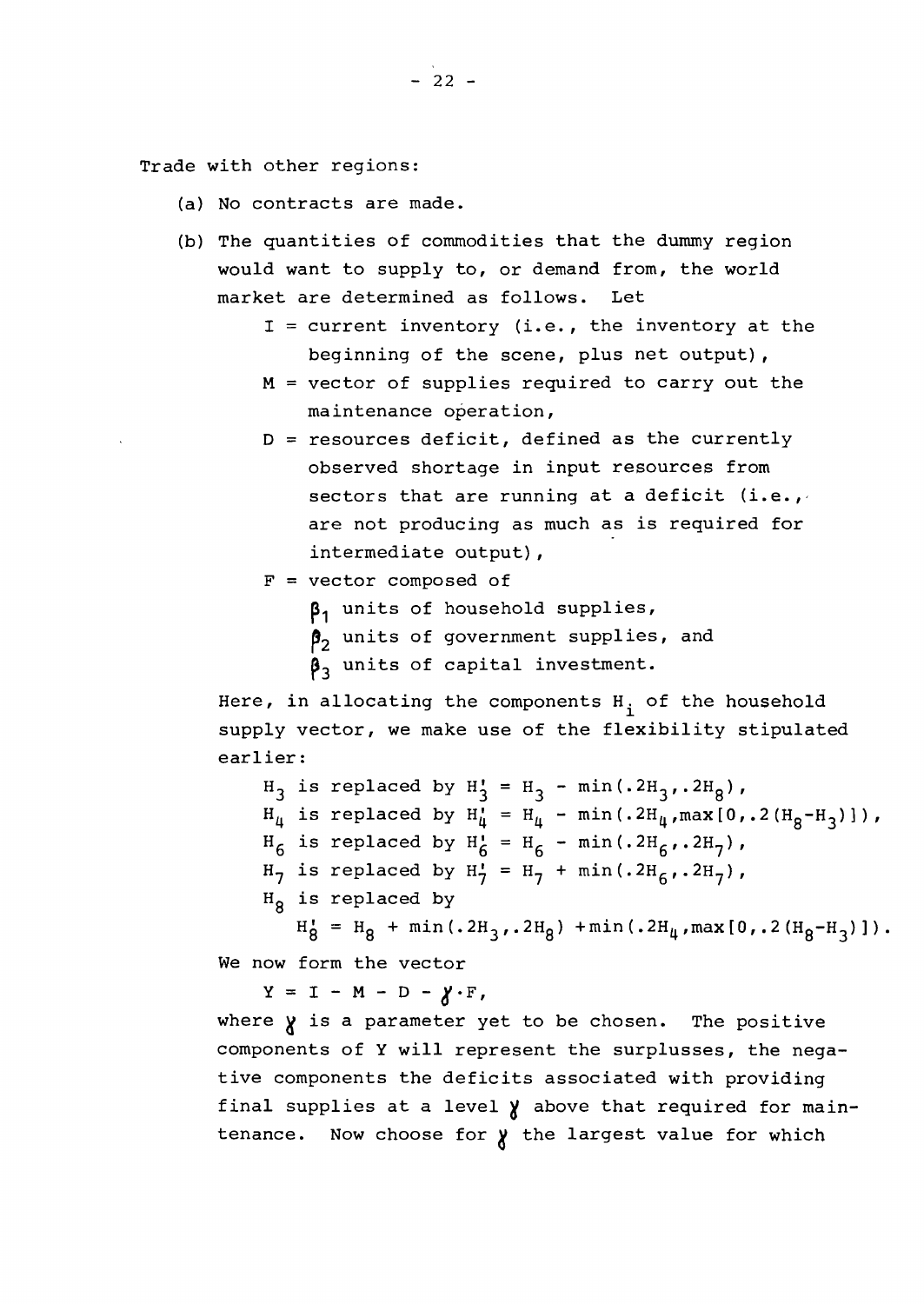- (i)  $Y_7 \ge 0$  and  $Y_8 \ge 0$ , and
- (ii)  $V(Y_1) + V(Y_2) + ... + V(Y_6) = 0$ , where  $V(Y_1)$  is

the value of  $Y_i$  at its current world price. The positive components among  $Y_1, Y_2, \ldots, Y_6$  of the resulting vector Y will be the quantities desired to be supplied to the world market, while the negative components among  $Y_1, Y_2, \ldots, Y_6$  represent the quantities desired to be purchased from the world market.

(c) The quantities of commodities to be offered to, or demanded from, the world market, as determined under (b), apply to current world prices. As these prices get changed during the trading session, the quantities offered or demanded should be changed by percentages equal to 10 times the percentage changes in price (the change being rounded up to the nearest  $\frac{1}{2}$  unit). The sign of the change is equal to that of the price change in the case of sales offers, opposite in the case of purchase demands. (For example, if the current world price of <sup>a</sup> commodity was 1.05 and is changed to 1.06 -- an increase of .95% -- then an offer to sell, say, 20 units of that commodity would be increased by 9.5% to 21.9, or rounded up to 22.)

Allocation of final supplies:

To satisfy final demand, the following supply dispositions are made:

- (a) <sup>D</sup> is set aside as part of next scene's starting inventory.
- (b) <sup>M</sup> is used to supply the maintenance operation.
- (c) The largest value of  $\chi$  is chosen for which

 $M + D + \gamma \cdot F \leq I$ ,

where <sup>I</sup> is the new inventory (after completion of trades) , and  $\gamma$ . F is used to supply  $\gamma \beta_1$  units of additional household supplies,  $\gamma \beta_2$  units of additional government supplies, and  $\gamma\beta_3$  units of capital investment.